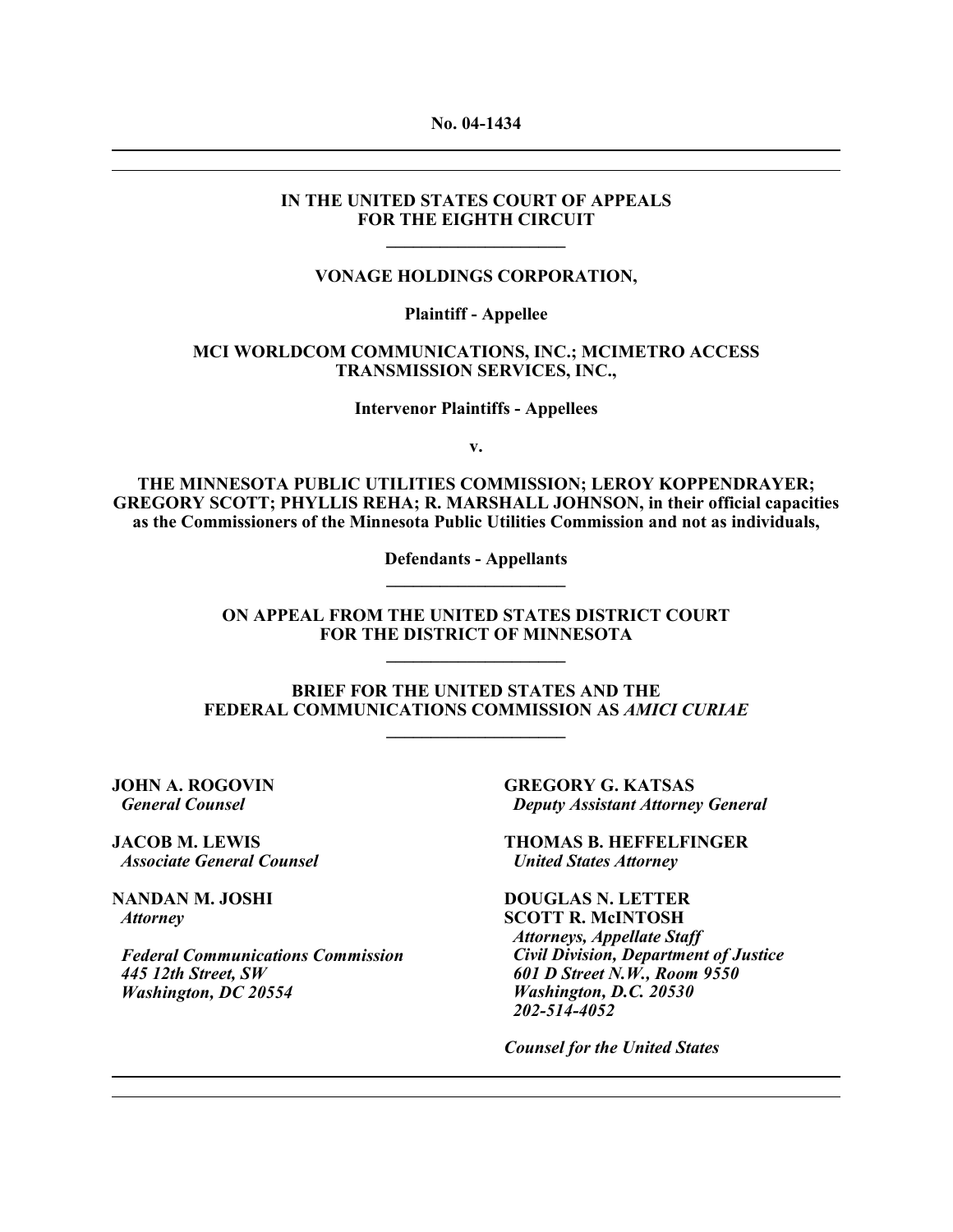# **TABLE OF CONTENTS**

| $\mathbf{I}$ . |                |                                                                                                                                    |  |  |
|----------------|----------------|------------------------------------------------------------------------------------------------------------------------------------|--|--|
|                | $\mathbf{A}$ . | <b>Telecommunications Services and Information Services</b><br>Under the Communications Act and the 1996 Act 3                     |  |  |
|                | <b>B</b> .     |                                                                                                                                    |  |  |
| II.            |                |                                                                                                                                    |  |  |
|                |                |                                                                                                                                    |  |  |
|                |                |                                                                                                                                    |  |  |
|                |                | Judicial Consideration of Vonage's Federal Preemption Claim<br>Should Be Deferred While the FCC Addresses the Preemption Issue  18 |  |  |
|                |                |                                                                                                                                    |  |  |
|                |                | <b>CERTIFICATE OF COMPLIANCE</b>                                                                                                   |  |  |
|                |                | <b>CERTIFICATE OF SERVICE</b>                                                                                                      |  |  |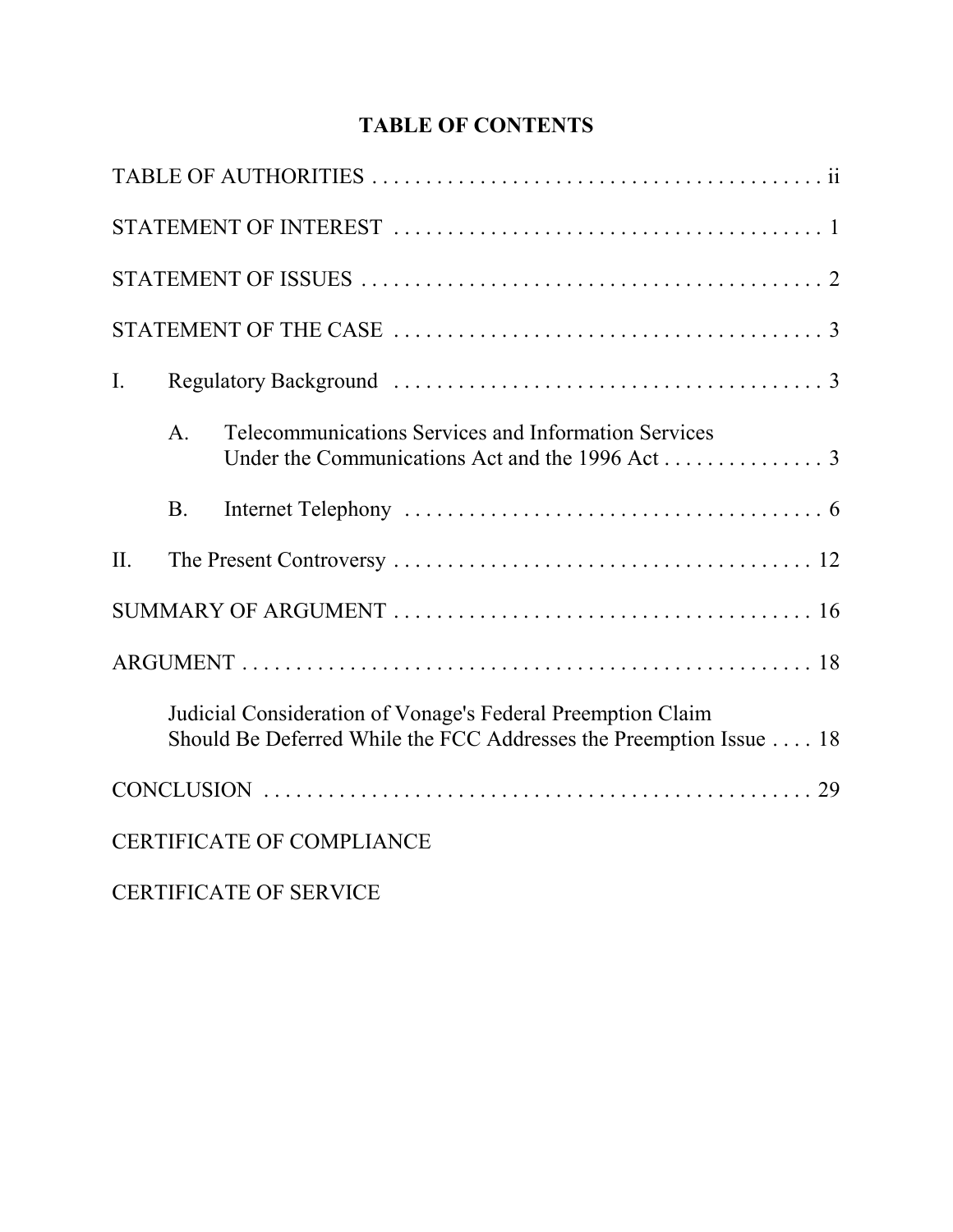# **TABLE OF AUTHORITIES**

| <b>Cases</b><br>Page                                                                                                                                                                                                  |
|-----------------------------------------------------------------------------------------------------------------------------------------------------------------------------------------------------------------------|
|                                                                                                                                                                                                                       |
| Access Telecommunications v. Southwestern Bell Telephone Co.,                                                                                                                                                         |
| Amendment of Section 64.702 of the Commission's Rules and Regulations,<br>Final Decision, 77 FCC 2d 384 (1980), aff'd sub nom. Computer and<br>Communications Industry Ass'n v. FCC, 693 F.2d 198 (D.C. Cir. 1982)  4 |
| American Automobile Manufacturers Ass'n v. Massachusetts Dep't of<br><i>Environmental Protection, 163 F.3d 74 (1st Cir. 1998) </i> 21                                                                                 |
| Atlantis Express, Inc. v. Standard Transportation Services, 955 F.2d 529                                                                                                                                              |
| Baltimore and Ohio Chicago Terminal RR v. Wisconsin Central Limited,<br>154 F.3d 404 (7th Cir. 1998), cert. denied, 526 U.S. 1019 (1999)  21                                                                          |
| Brand X Internet Services v. FCC, 345 F.3d 1120 (9th Cir. 2003),<br>28                                                                                                                                                |
| California v. FCC, 39 F.3d 919 (9th Cir. 1994), cert. denied,                                                                                                                                                         |
| <i>Carnation Co. v. Pacific Westbound Conference, 383 U.S. 213 (1966)</i> $\ldots \ldots 20$                                                                                                                          |
| Chevron U.S.A., Inc. v. Natural Resources Defense Council, Inc.,<br>23                                                                                                                                                |
| Computer and Communications Industry Ass'n v. FCC, 693 F.2d 198                                                                                                                                                       |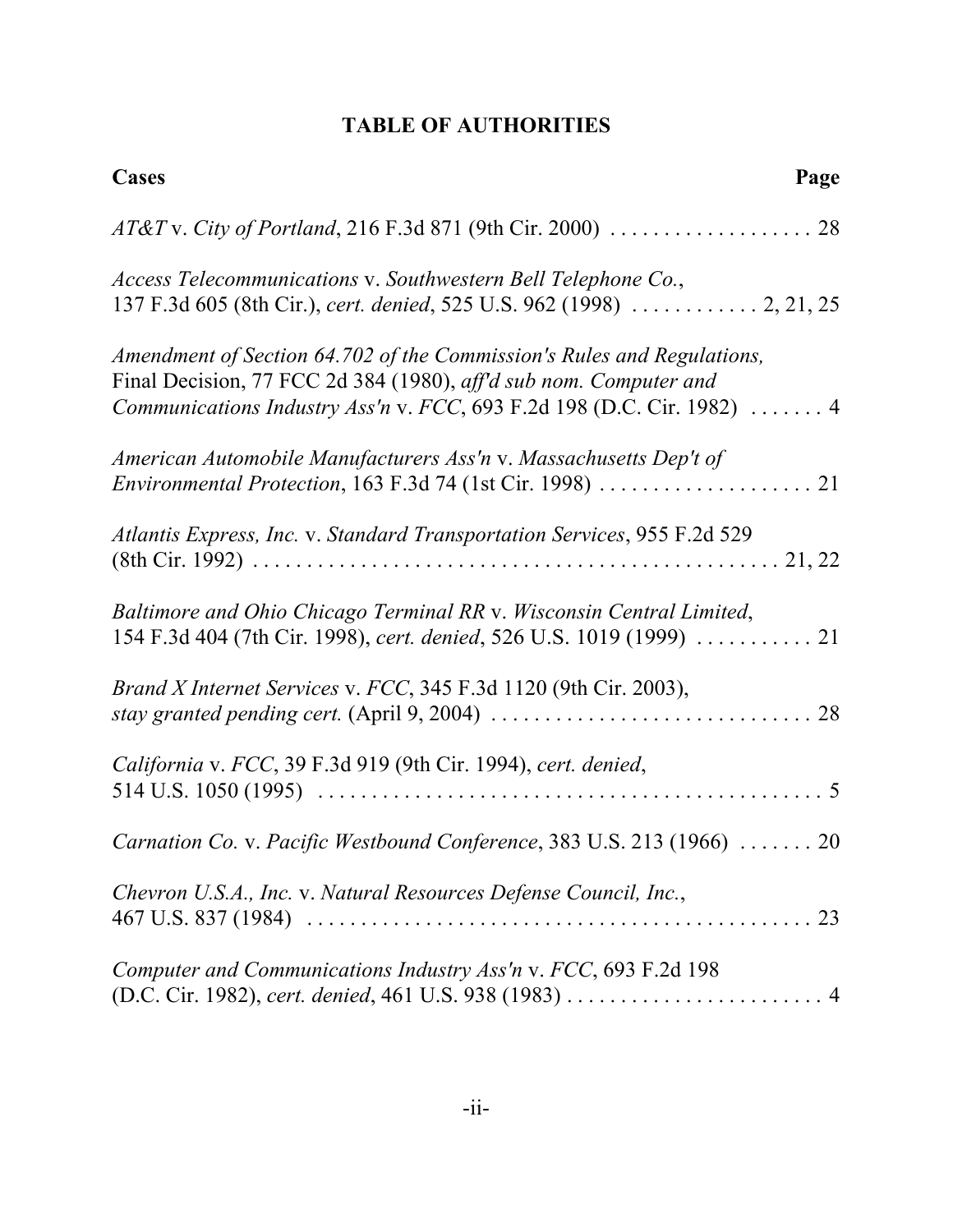| DeBruce Grain, Inc. v. Union Pacific RR Co., 149 F.3d 787                                                                                                                                                                            |
|--------------------------------------------------------------------------------------------------------------------------------------------------------------------------------------------------------------------------------------|
| Distrigas of Massachusetts Corp. v. Boston Gas Co., 693 F.2d 1113                                                                                                                                                                    |
|                                                                                                                                                                                                                                      |
| Howard v. America Online, Inc., 208 F.3d 741 (9th Cir.),                                                                                                                                                                             |
| In the Matter of Federal-State Joint Board on Universal Service,                                                                                                                                                                     |
| In the Matter of IP-Enabled Services, WC Docket No. 04-36,<br>Notice of Proposed Rulemaking, FCC 04-28                                                                                                                               |
| In the Matter of Local Competition and Broadband Reporting,<br>CC Docket No. 99-301, Report and Order, 15 F.C.C.R. 7717                                                                                                              |
| In the Matter of Inquiry Concerning the Deployment of Advanced<br>Telecommunications Capability to All Americans in a Reasonable<br>and Timely Fashion, CC Docket No. 98-146, Report,                                                |
| In the Matter of Petition for Declaratory Ruling that pulver.com's<br>Free World Dialup is Neither Telecommunications nor a<br>Telecommunications Service, WC Docket No. 03-45, FCC 04-27<br>$(released \nFebruary 19, 2004) \n1.11$ |
| Iowa Beef Processors, Inc. v. Illinois Central Gulf RR Co.,<br>29                                                                                                                                                                    |
|                                                                                                                                                                                                                                      |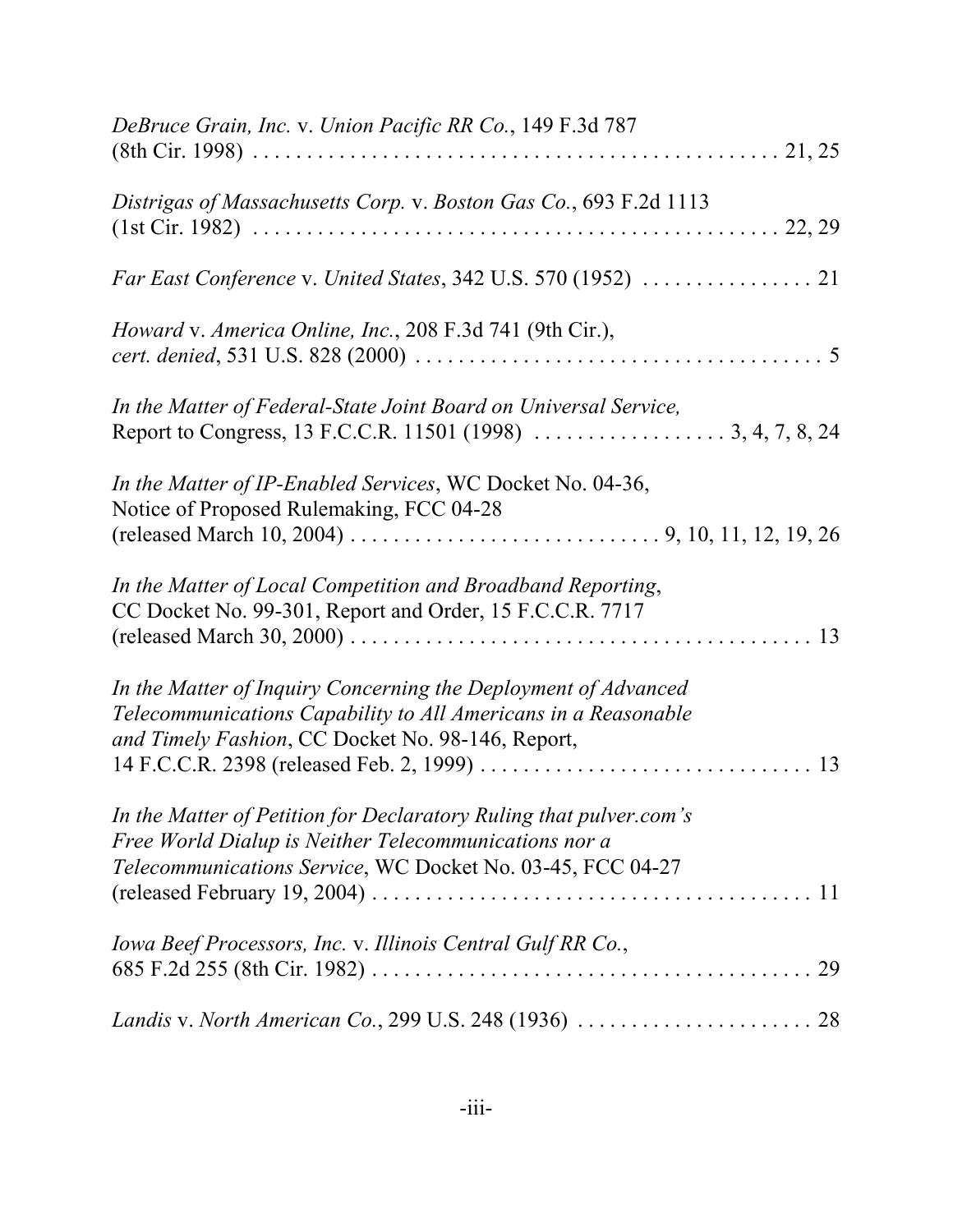| Red Lake Band of Chippewa Indians, 846 F.2d 474      |
|------------------------------------------------------|
|                                                      |
|                                                      |
| <b>Statutes and Rules</b>                            |
|                                                      |
| Communications Assistance for Law Enforcement Act,   |
| Telecommunications Act of 1996, Pub. L. No. 104-104, |
|                                                      |
|                                                      |
|                                                      |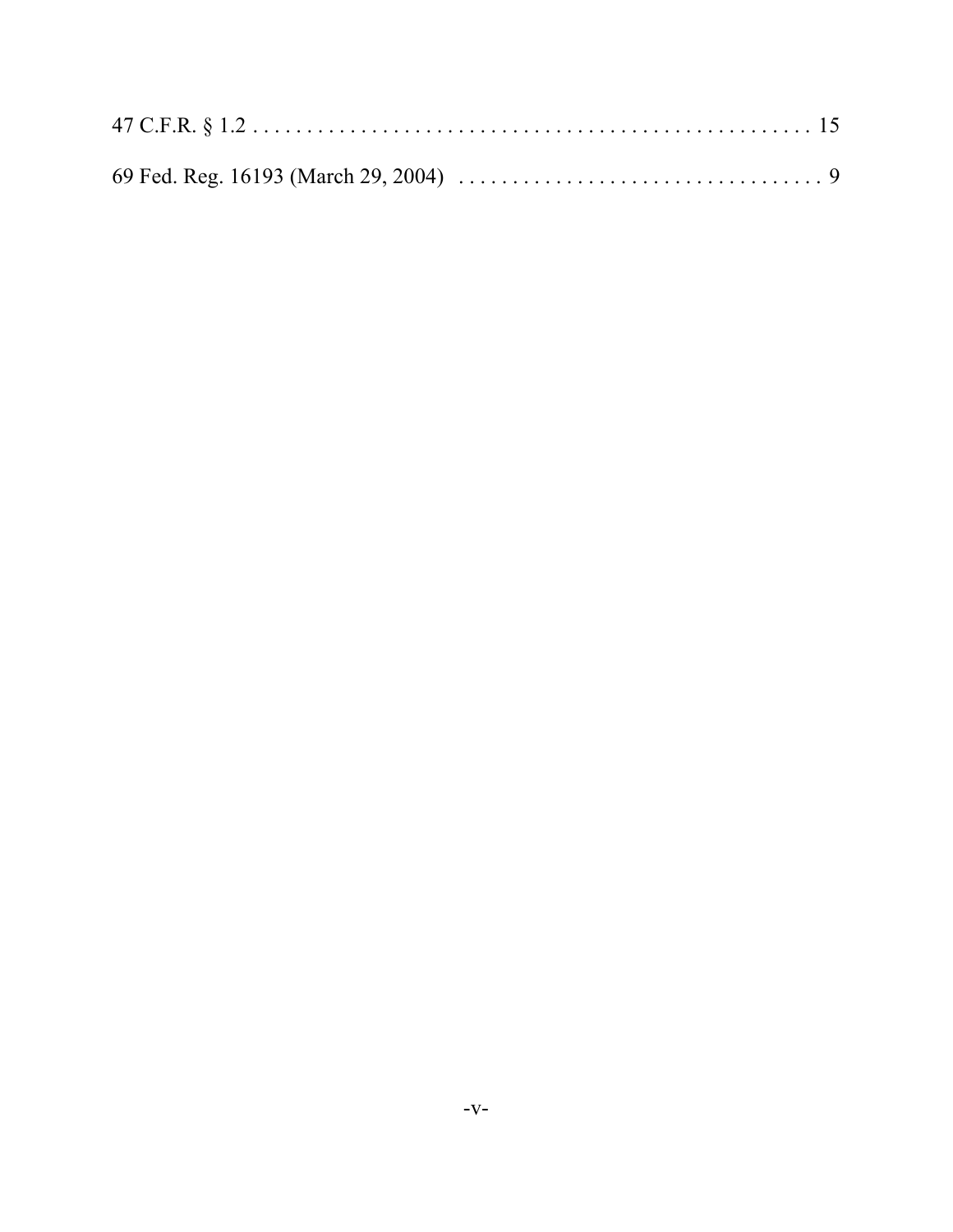### **IN THE UNITED STATES COURT OF APPEALS FOR THE EIGHTH CIRCUIT**

**\_\_\_\_\_\_\_\_\_\_\_\_\_\_\_\_\_\_\_\_**

**No. 04-1434 \_\_\_\_\_\_\_\_\_\_\_\_\_\_\_\_\_\_\_\_**

### **VONAGE HOLDINGS CORPORATION,**

**Plaintiff - Appellee**

## **MCI WORLDCOM COMMUNICATIONS, INC.; MCIMETRO ACCESS TRANSMISSION SERVICES, INC.,**

**Intervenor Plaintiffs - Appellees**

**v.**

**THE MINNESOTA PUBLIC UTILITIES COMMISSION; LEROY KOPPENDRAYER; GREGORY SCOTT; PHYLLIS REHA; R. MARSHALL JOHNSON, in their official capacities as the Commissioners of the Minnesota Public Utilities Commission and not as individuals,**

**Defendants - Appellants**

**ON APPEAL FROM THE UNITED STATES DISTRICT COURT FOR THE DISTRICT OF MINNESOTA**

**\_\_\_\_\_\_\_\_\_\_\_\_\_\_\_\_\_\_\_\_**

**BRIEF FOR THE UNITED STATES AND THE FEDERAL COMMUNICATIONS COMMISSION AS** *AMICI CURIAE*

**\_\_\_\_\_\_\_\_\_\_\_\_\_\_\_\_\_\_\_\_**

### **STATEMENT OF INTEREST**

This appeal involves important and unresolved questions regarding the regula-

tory status of Internet telephony services under the Communications Act of 1934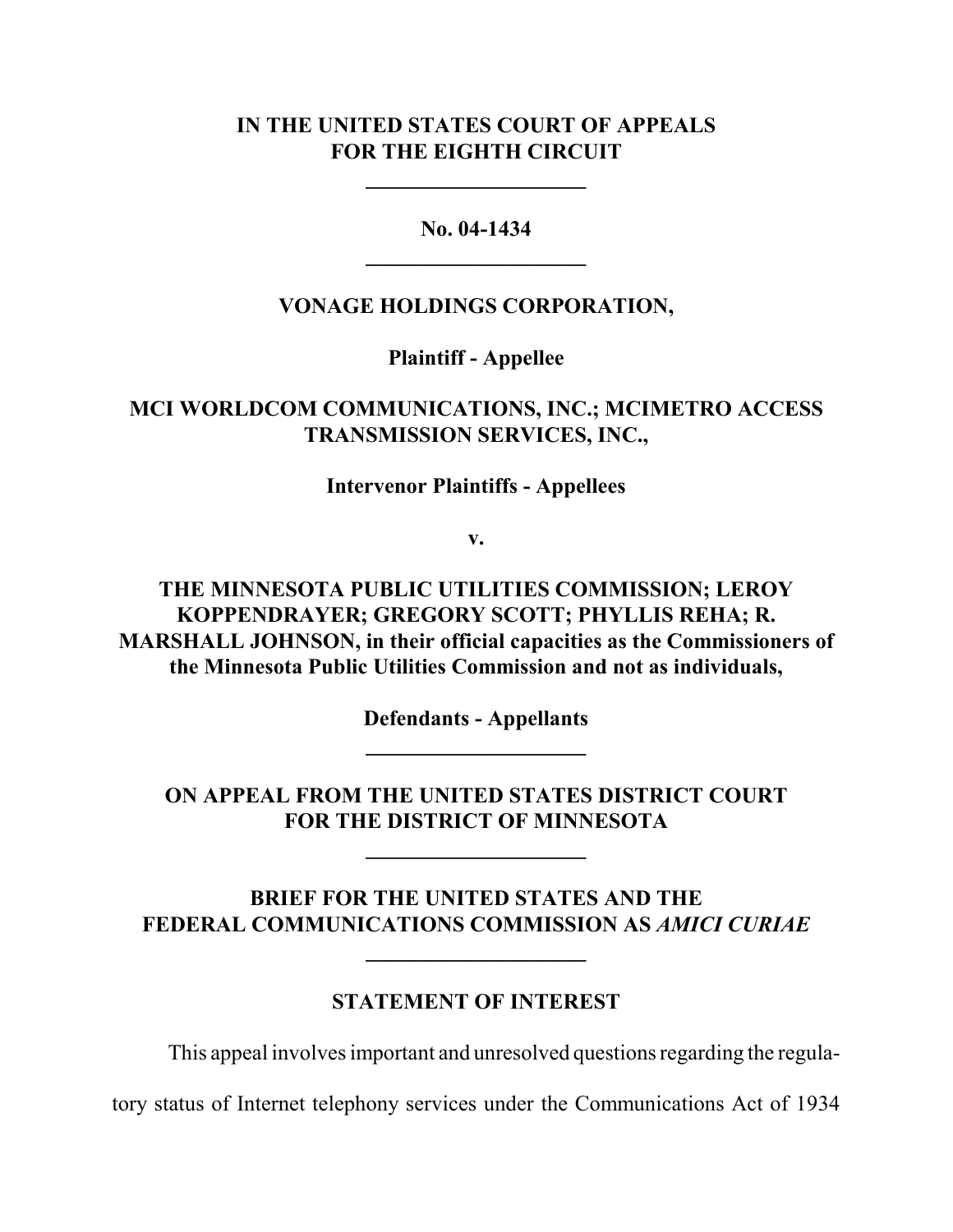(Communications Act) and the Telecommunications Act of 1996 (1996 Act). The Federal Communications Commission (Commission or FCC) has been charged by Congress with responsibility for administering these statutes. As discussed further below, the Commission is currently engaged in administrative proceedings that will address Vonage's regulatory status in particular and the regulatory status of Internet telephony services more generally. There is a significant public interest in ensuring that the FCC's regulatory authority is not impaired by premature judicial resolution of these issues. There is also a significant public interest in ensuring that courts have the benefit of the FCC's considered views regarding federal and state authority over Internet telephony services before the courts undertake to resolve the potentially farreaching issues presented in this case. For these reasons, the United States and the FCC submit this *amicus* brief to urge the Court to defer its resolution of this appeal until the Commission completes its own consideration of the same issues in pending administrative proceedings. The United States and the FCC are authorized to participate as *amici curiae* by Rule 29(a) of the Federal Rules of Appellate Procedure.

#### **STATEMENT OF ISSUES**

In the proceeding below, the district court held that the Communications Act preempts Minnesota's authority to regulate Vonage's Internet telephony service. The question addressed by the United States and the FCC in this brief is whether judicial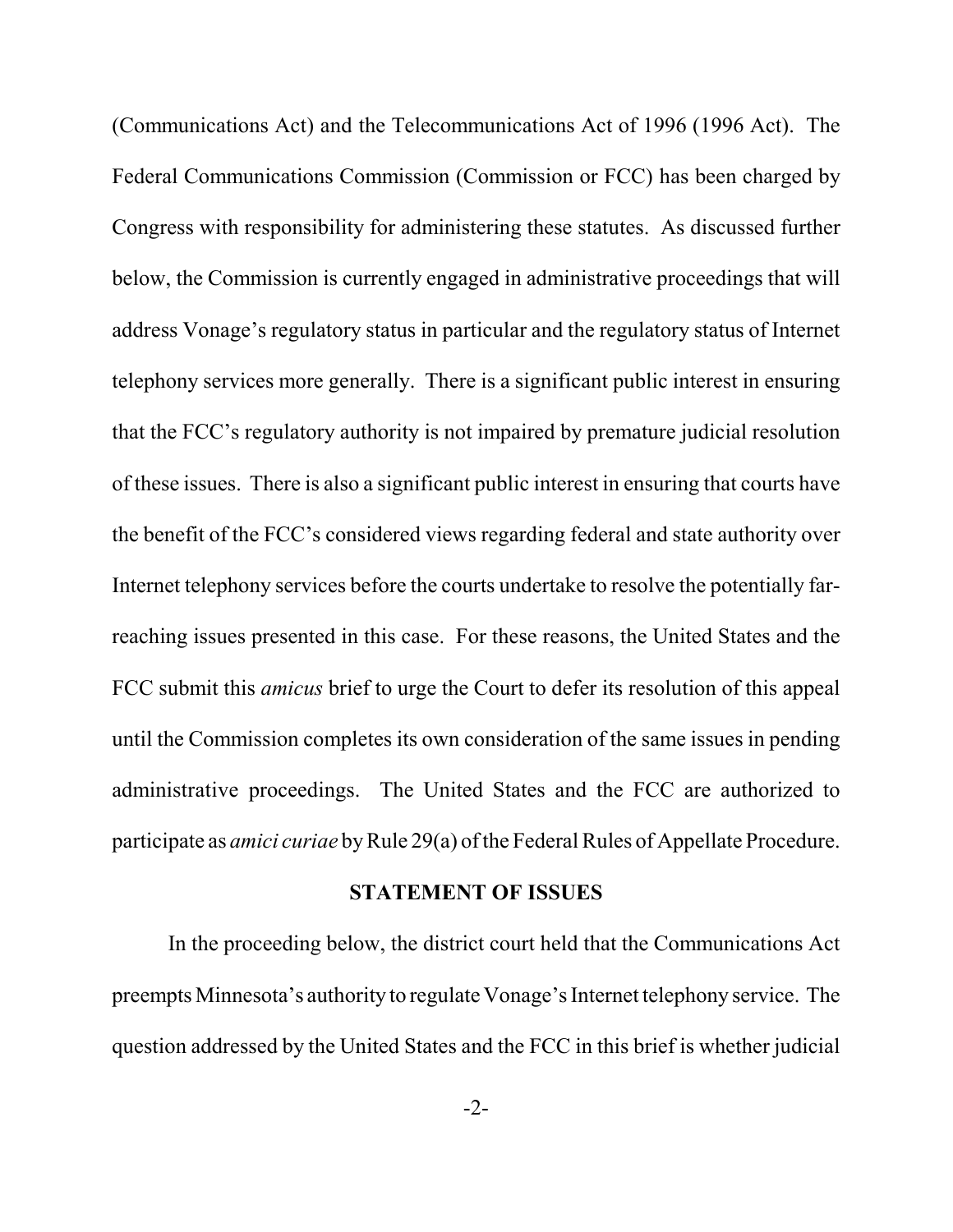consideration of the preemption issue should be deferred, on the basis of the primary jurisdiction doctrine, until the FCC addresses that issue in pending administrative proceedings. *United States* v. *Western Pacific RR*, 352 U.S. 59 (1956); *Access Telecommunications* v. *Southwestern Bell Telephone Co.*, 137 F.3d 605 (8th Cir.), *cert. denied*, 525 U.S. 962 (1998).

#### **STATEMENT OF THE CASE**

#### **I. Regulatory Background**

### **A. Telecommunications Services and Information Services Under the Communications Act and the 1996 Act**

The Communications Act establishes a comprehensive federal regulatory framework governing "all interstate and foreign communication by wire or radio \* \* \* ." 47 U.S.C. §§ 152(a), 153(7), 153(22), 153(33), 153(52). As part of that comprehensive scheme, Title II of the Communications Act, 47 U.S.C. §§ 201-276, vests the FCC with extensive regulatory authority over "common carriers," a term that encompasses "any person engaged as a common carrier for hire, in interstate or foreign communication by wire or radio \* \* \* ." *Id.* § 153(10).

In implementing the common carrier requirements of Title II, the FCC has long distinguished between "basic services," which offer pure transmission capacity for the movement of information, and "enhanced services," which allow users to engage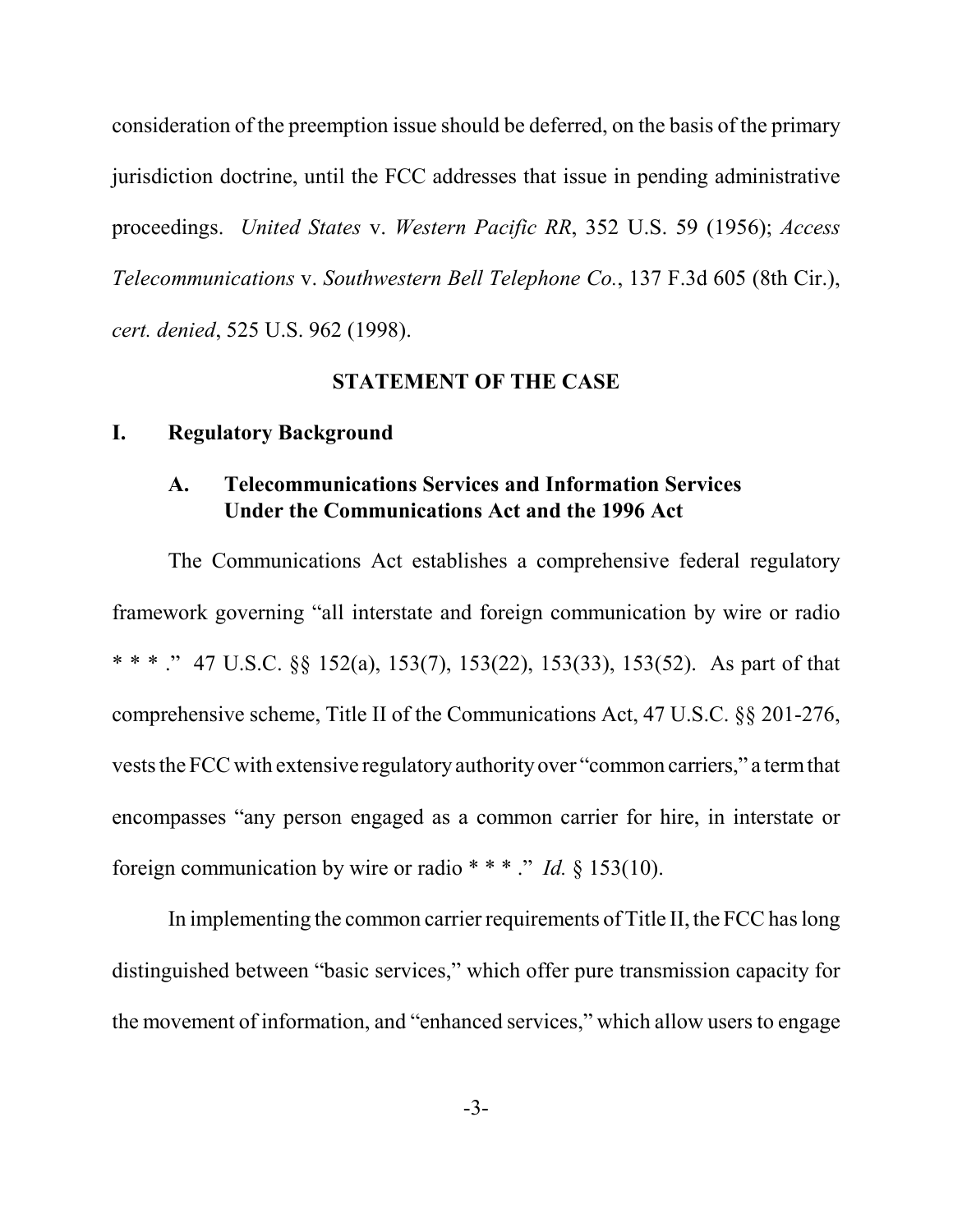in more sophisticated forms of information storage, retrieval, and processing. See FCC, *In the Matter of Federal-State Joint Board on Universal Service*, Report to Congress, 13 F.C.C.R. 11501 ¶¶ 23-27 (1998) (*Universal Service Report*) (reviewing history of regulatory distinction between basic services and enhanced services). Basic services traditionally have been offered on a common carrier basis, and providers of basic services therefore have always been subject to regulation under Title II of the Act. In contrast, the FCC determined in the *Computer II* proceeding that enhanced service providers are not common carriers for purposes of the Communications Act and therefore are not subject to regulation under Title II. See FCC, *Amendment of Section 64.702 of the Commission's Rules and Regulations*, Final Decision, 77 FCC 2d 384 (1980) (*Computer II*), *aff'd sub nom. Computer and Communications Industry Ass'n* v. *FCC*, 693 F.2d 198, 209-210 (D.C. Cir. 1982) (*CCIA*), *cert. denied*, 461 U.S. 938 (1983).

When Congress amended the Communications Act by enacting the 1996 Act, it adopted new nomenclature, but otherwise preserved and built on the regulatory distinction between basic services and enhanced services developed by the FCC. See *Universal Service Report* ¶¶ 30, 33, 39-45 (discussing impact of 1996 Act on basic and enhanced services). The Communications Act now uses the terms "telecommunications service" and "information service" to embody that distinction.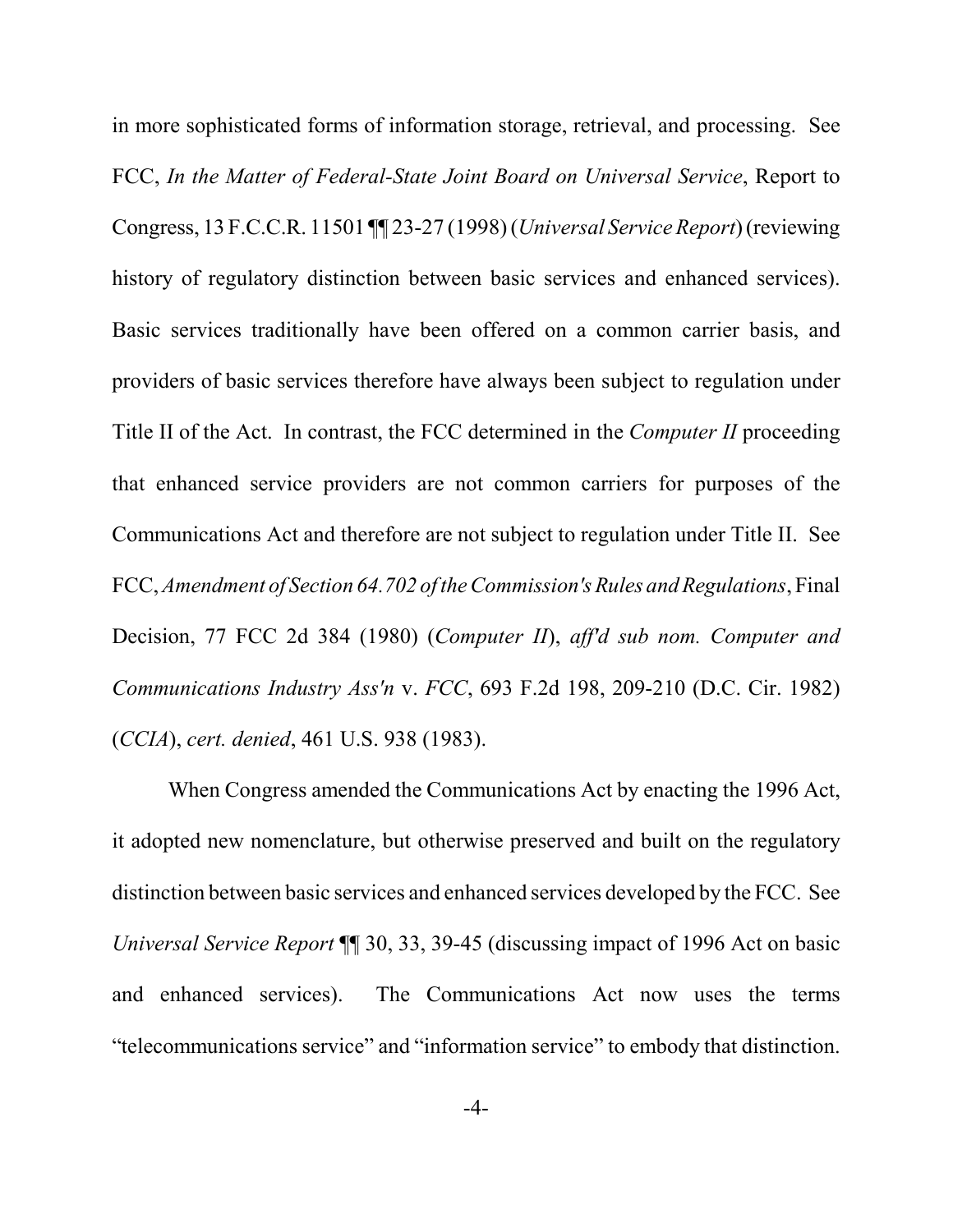The Act defines "telecommunications" as "the transmission, between or among points specified by the user, of information of the user's choosing, without change in the form or content of the information as sent and received." 47 U.S.C. § 153(43). "Telecommunications service" is defined as "the offering of telecommunications for a fee directly to the public," while "information service" is "the offering of a capability for generating, acquiring, storing, transforming, processing, retrieving, utilizing, or making available information via telecommunications \* \* \* ." *Id.* §§ 153(20), 153(46). Providers of telecommunications services are expressly made subject to common carrier regulation under Title II (see *id.* § 153(44)), while providers of information services are not. See, *e.g.*, *Howard* v. *America Online, Inc.*, 208 F.3d 741, 752-53 (9th Cir.), *cert. denied*, 531 U.S. 828 (2000).

Whether a particular service is classified as a telecommunications service or an information service has consequences not only for federal regulation under the Communications Act, but also for the regulatory authority of the states. Beginning with its decision in the *Computer II* proceeding, the Commission has pursued a general policy of deregulating information services, and that policy has led to the preemption of various efforts by states to regulate information services. See, *e.g.*, *California* v. *FCC*, 39 F.3d 919, 931-33 (9th Cir. 1994) (*California III*), *cert. denied*, 514 U.S. 1050 (1995). When Congress enacted the 1996 Act, it reinforced the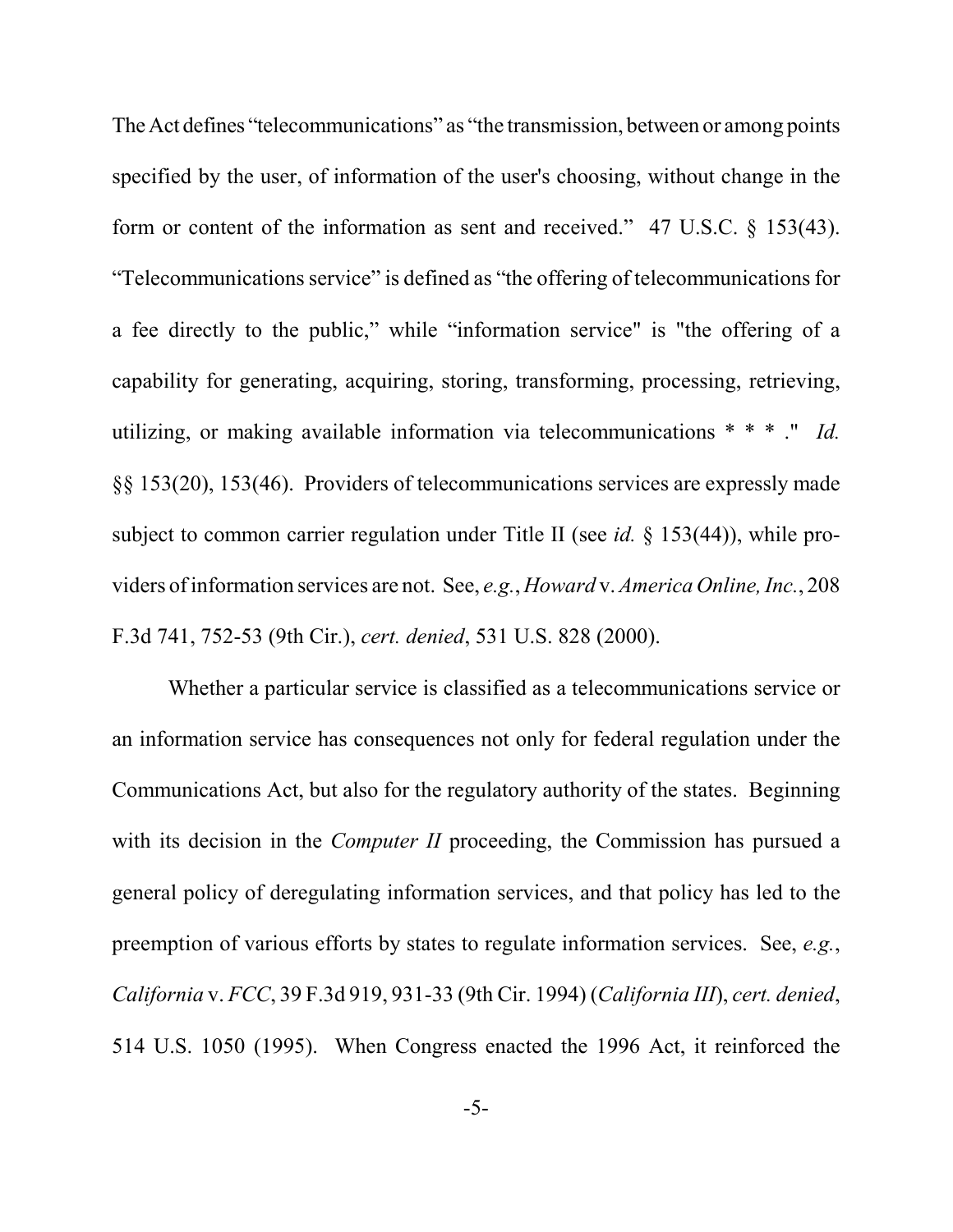preemptive effect of the Commission's deregulatory policy by declaring that "the policy of the United States is \* \* \* to preserve the vibrant and competitive free market that presently exists for the Internet and other interactive computer services, *unfettered by Federal or State regulation*." 47 U.S.C. § 230(b)(2) (emphasis added).

### **B. Internet Telephony**

Although the regulatory distinction between telecommunications services and information services is well established, the dividing line between the two categories of service is by no means clear, and determining on which side of the line a particular service falls is often difficult. The proper classification of a service requires familiarity not only with the complexities of the underlying federal regulatory scheme, but also with the technical characteristics of the service itself and the network architecture on which it rests. The classification process can be particularly complex when, as now, rapid changes in technology give rise to new services and displace previously settled service models. In these circumstances, attempts to distinguish between information services and telecommunications services can have unforeseen and potentially damaging consequences if they are not informed by a full understanding of the relevant regulatory and technical considerations.

One category of services whose regulatory status has become increasingly important is Internet telephony. Internet telephony, also referred to as "Voice over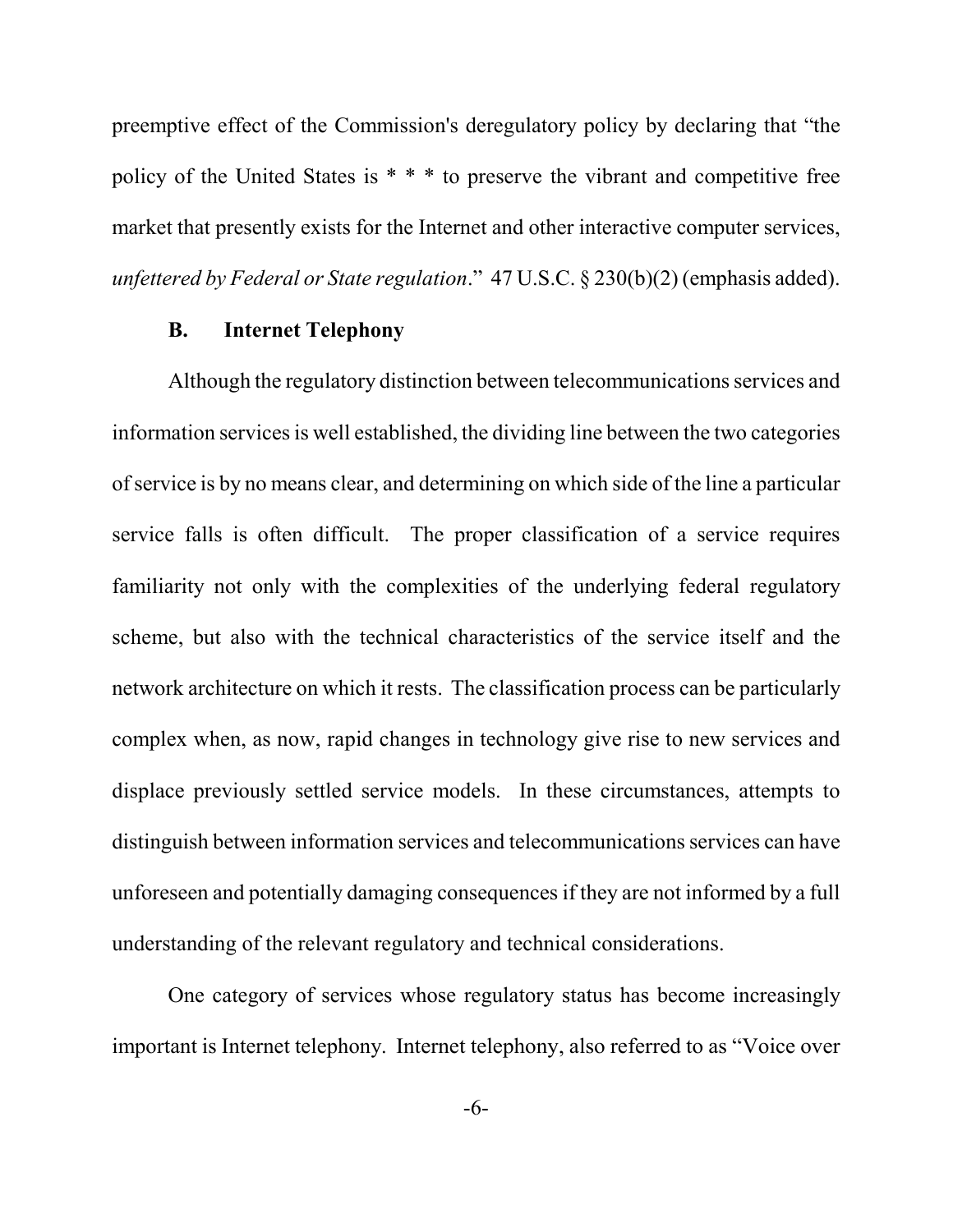IP" (VoIP) service, involves the real-time transmission of voice communications over the Internet. The traditional public switched telephone network (PSTN) employs circuit-mode technology, in which a dedicated circuit is set up for each call and is unavailable for other uses until the call is completed. In contrast, Internet telephony employs packet-mode technology, which allows voice communications to be broken down into packets that can be routed individually to their destination over networks that also carry data traffic.

Packet-mode technology has potentially significant advantages over circuitmode technology as a means of transmitting voice communications. As a result, within the past decade, a growing number of firms have begun to offer Internet telephony services to the public. Today, Internet telephony services are being offered not only by new entrants, but also by such traditional telephone carriers as AT&T. See, *e.g.*, *AT&T Brings Internet Telephone Service to New Jersey*, New York Times, March 30, 2004 (AT&T plans to offer VoIP service to the 100 largest metropolitan markets by the end of 2004).

The FCC first addressed the regulatory status of Internet telephony in 1998 as part of its *Universal Service Report*. See *Universal Service Report* ¶¶ 83-93. The Commission framed the issue by asking "whether any company offers a[n] [Internet telephony] service that provides users with pure 'telecommunications.'" *Id.* ¶ 86. In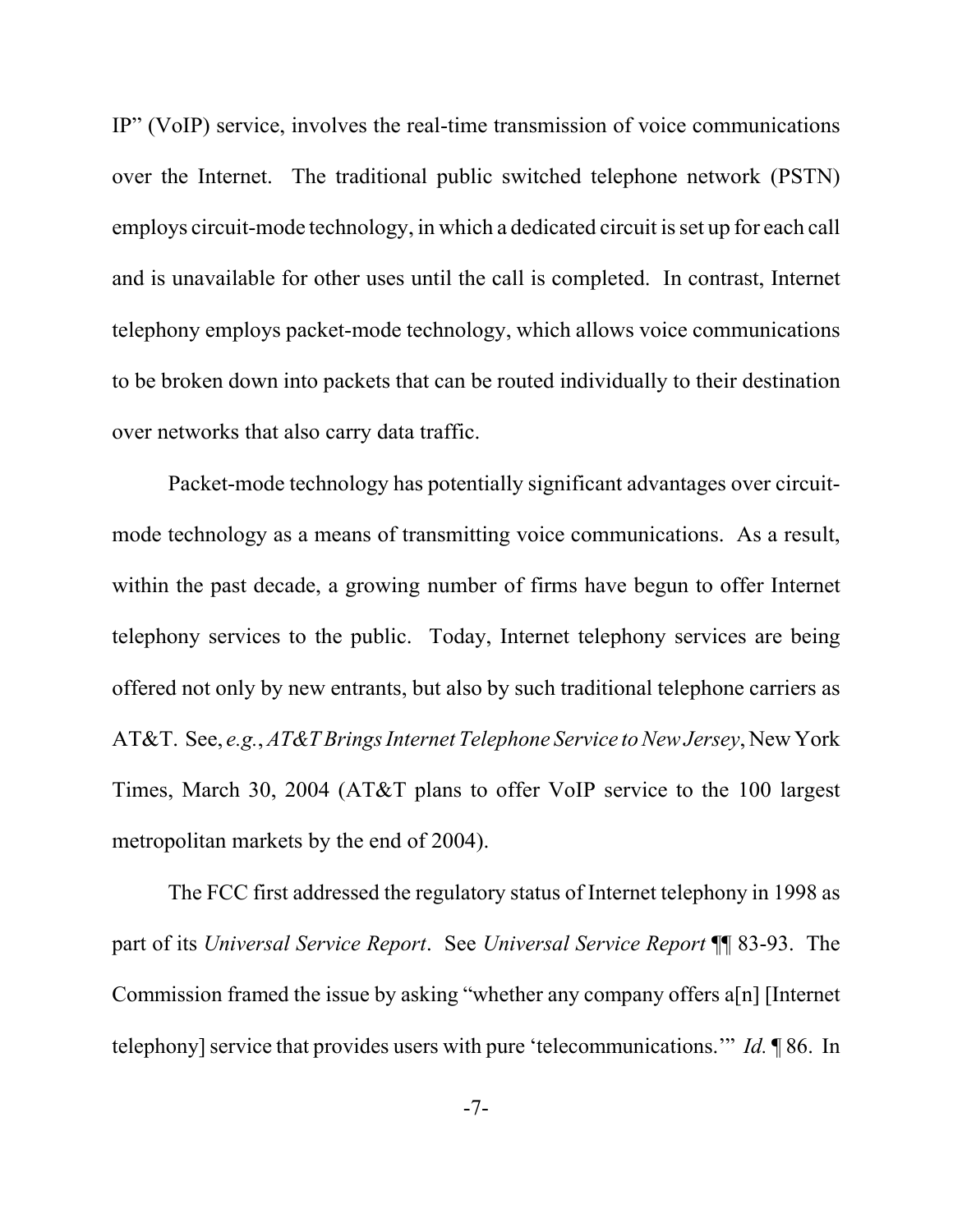answering that question, the Commission tentatively distinguished between "computer-to-computer" Internet telephony, which the Commission did not regard as a telecommunications service, and "phone-to-phone" Internet telephony services, which "appear to present a different case." *Id.* 987-88. The Commission expressed the tentative view that a provider of phone-to-phone Internet telephony service is providing a telecommunications service, rather than an information service, if: (1) the provider "holds itself out as providing voice telephony or facsimile transmission service"; (2) it "does not require the customer to use CPE [customer premises equipment] different from that CPE necessary to place an ordinary touch-tone call"; (3) it allows the customer to call telephone numbers assigned in accordance with the North American Numbering Plan [NANP]; and (4) it "transmits customer information without net change in form or content." *Id.* ¶ 88.

However, the Commission deliberately confined itself to a tentative assessment of the regulatory status of Internet telephony services. "[I]n the absence of a more complete record focused on individual service offerings," the Commission found it inappropriate to make any "definitive pronouncements":

Because of the wide range of services that can be provided using packetized voice and innovative CPE, we will need, before making definitive pronouncements, to consider whether our tentative definition of phone-to-phone IP telephony accurately distinguishes between phone-to-phone and other forms of IP telephony, and is not likely to be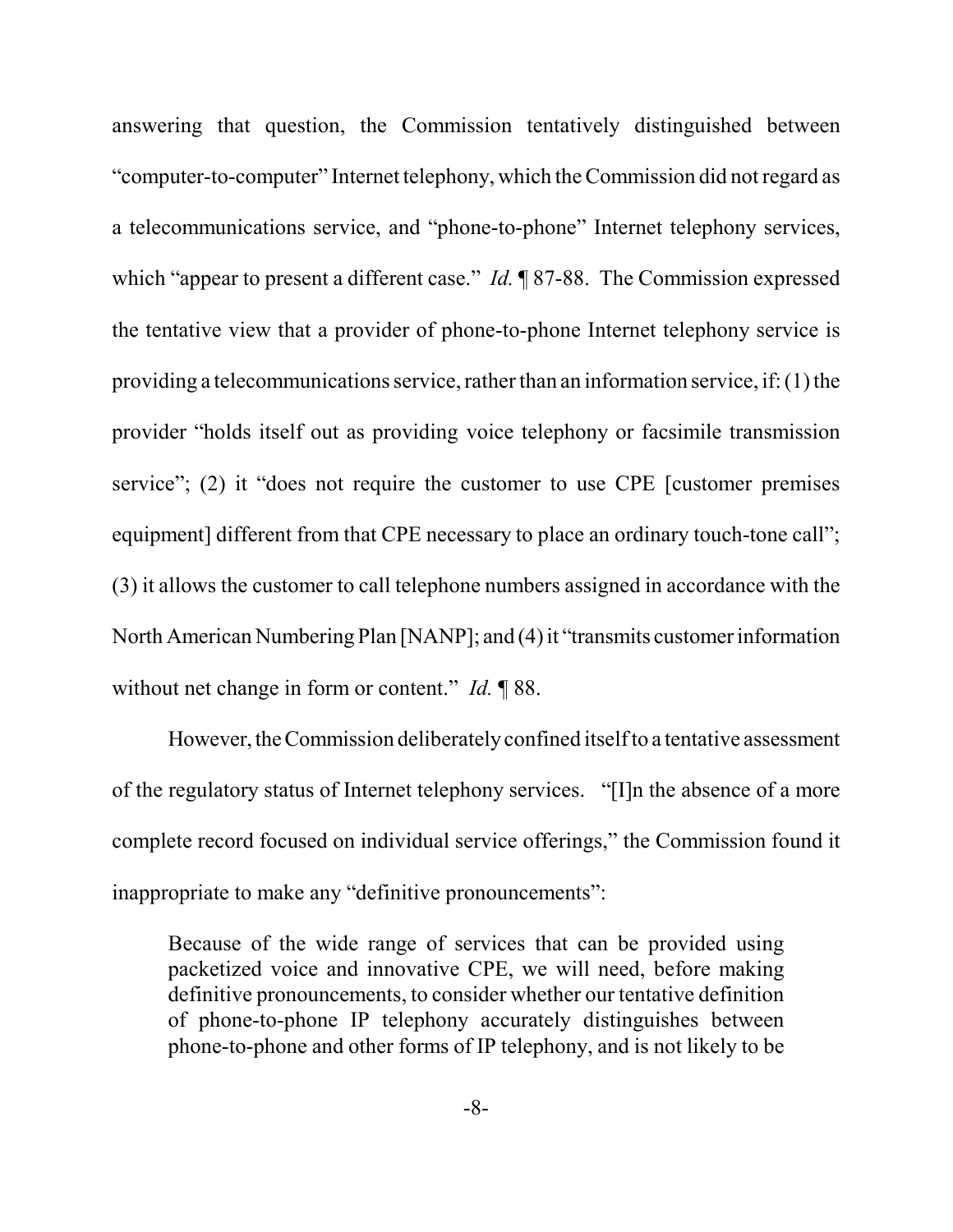quickly overcome by changes in technology. We defer a more definitive resolution of these issues pending the development of a more fully-developed record because we recognize the need, when dealing with emerging services and technologies in environments as dynamic as today's Internet and telecommunications markets, to have as complete information and input as possible.

*Id.* ¶ 90.

The FCC recently has undertaken a new rulemaking inquiry that is intended to enable the Commission to make more definitive judgments about the regulatory status of Internet telephony services. On March 10, 2004, the Commission released a notice of proposed rulemaking (NPRM) regarding "IP-enabled services" – "services and applications making use of Internet Protocol (IP), including but not limited to voice over IP (VoIP) services." *In the Matter of IP-Enabled Services*, WC Docket No. 04- 36, Notice of Proposed Rulemaking, FCC 04-28 ¶ 1 (released March 10, 2004) (IP Services NPRM).<sup>1</sup> The NPRM identifies a wide range of legal and technical issues relating to the appropriate regulatory framework for Internet telephony and other IPenabled services, and invites public comments on each of those issues.

The NPRM specifically invites comments on "the proper legal classification and appropriate regulatory treatment of each specific class of IP-enabled services

<sup>1</sup> The IP Services NPRM is available online at http://hraunfoss.fcc.gov/edocs\_public/attachmatch/FCC-04-28A1.pdf. A synopsis of the NPRM has been published at 69 Fed. Reg. 16193 (March 29, 2004).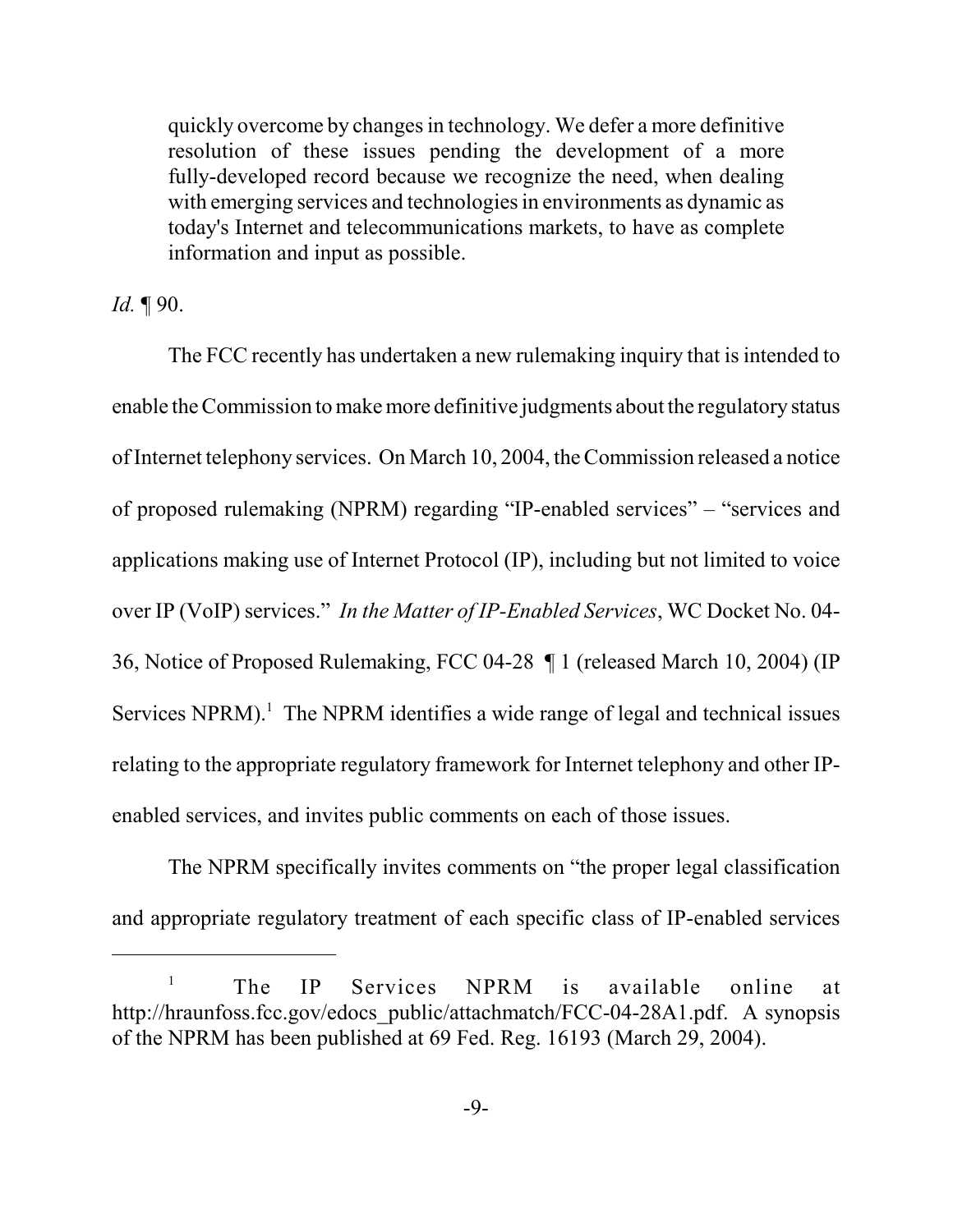\* \* \* ." IP Services NPRM ¶ 42. As part of this inquiry, the NPRM seeks comments on "[w]hich classes of IP-enabled services, if any, are 'telecommunications services' under the Act" and "[w]hich, if any, are 'information services.'" *Id.* ¶ 43. The NPRM also seeks comments on "whether new and evolving technologies and services raise the possibility that a single IP-enabled communications might comprise both an 'information service' component and a 'telecommunications service' component." *Ibid.*

In connection with this inquiry, the NPRM invites commenters to address "how, if at all, we should differentiate among various IP-enabled services to ensure that any regulations applied to such services are limited to those cases in which they are appropriate." *Id.* ¶ 35. The NPRM offers a non-exhaustive list of "functional and economic factors" that might be used to differentiate among IP-enabled services, and invites commenters to address the relevance of those factors and to suggest additional factors that may be relevant. ¶¶ 36-37. For example, the NPRM asks commenters to address the potential significance of the "functional equivalence" of particular IPenabled services to traditional telephony; the substitutability of IP-enabled services for traditional telephony; whether a particular service offers interconnection with the PSTN and/or utilizes traditional (NANP) telephone numbers; whether the service relies on peer-to-peer networking or the provider's own centralized servers; and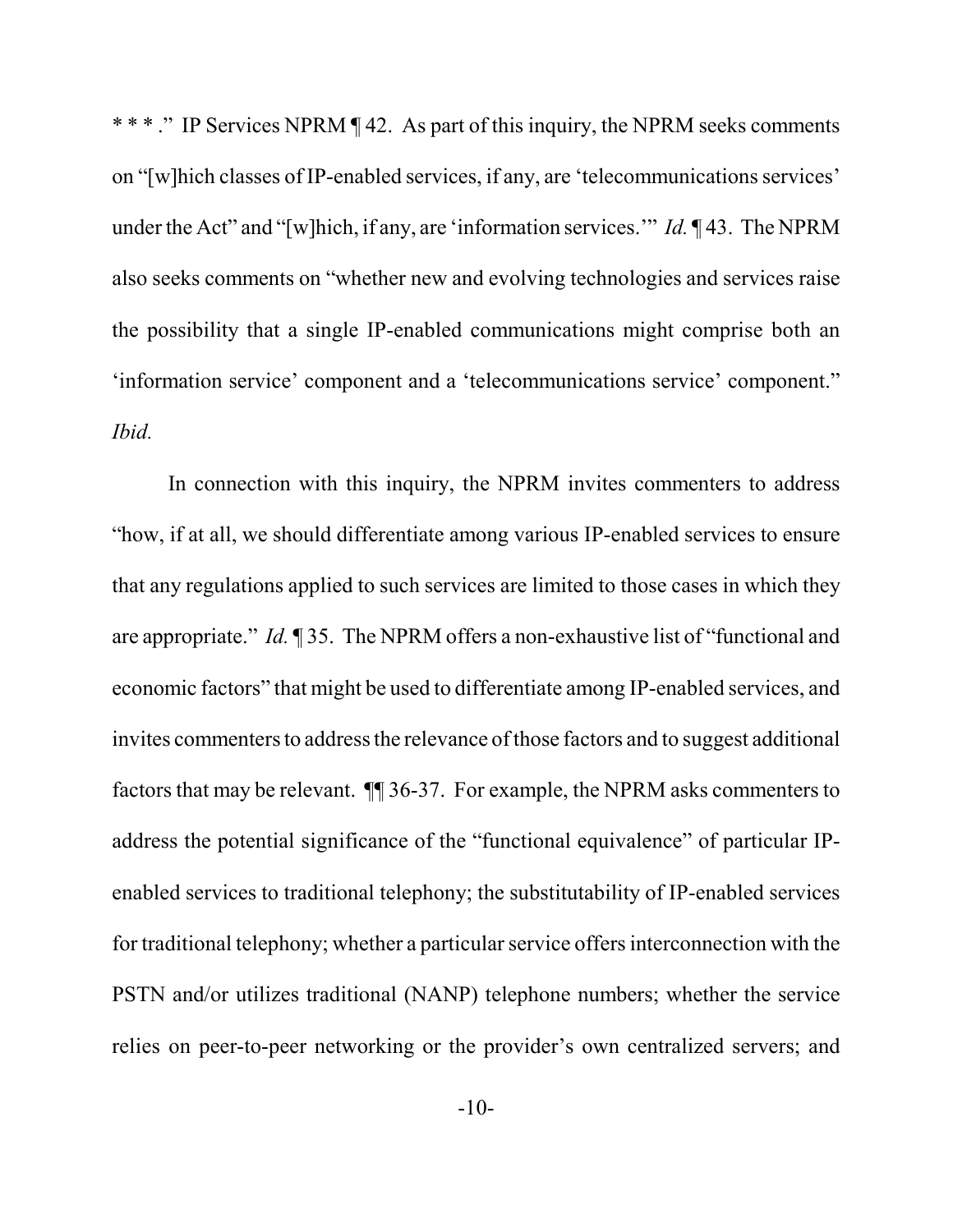whether regulatory requirements should differentiate among different "layers." *Id.* ¶ 37.

The NPRM also seeks comments on the allocation of jurisdiction between the Commission and the states over IP-enabled services. The NPRM notes that "courts have recognized the preeminence of federal authority in the area of information services, particularly in the area [of] the Internet and other interactive computer services." *Id.* ¶ 38. The NPRM therefore seeks comments on whether, and on what grounds, particular classes of IP-enabled services "should be deemed subject to *exclusive* federal jurisdiction with regard to traditional common carrier regulation." *Id.*  $\mathbb{I}$  41 (emphasis in original). More generally, the NPRM invites commenters to address the role that states can play in the federal regulatory regime and whether "there [are] categories of IP-enabled services that can be regulated at both the state and federal level without interfering with valid Commission policy." *Ibid.*

In addition to the ongoing IP Services NPRM, the Commission has recently issued a declaratory order addressing the regulatory status of an Internet telephony service provided by another firm, pulver.com (Pulver). *In the Matter of Petition for Declaratory Ruling that pulver.com's Free World Dialup is Neither Telecommunications nor a Telecommunications Service*, WC Docket No. 03-45, FCC 04-27 (released February 19, 2004). Pulver provides a peer-to-peer service that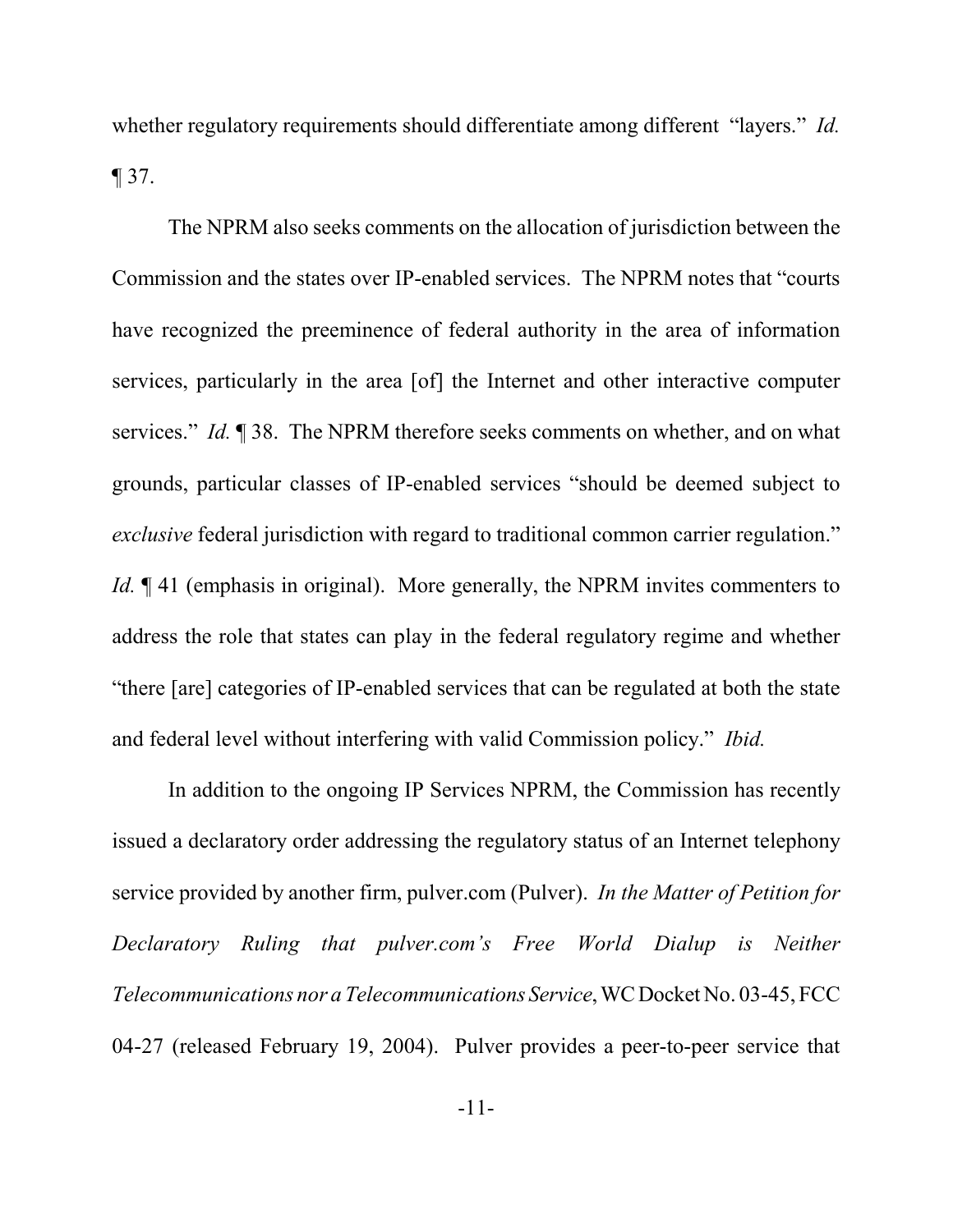allows customers equipped with special CPE or "soft phones" to place calls over the Internet to other Pulver customers, using Pulver-assigned numbers rather than conventional NANP telephone numbers. *Id.* ¶¶ 3-6. Pulver does not itself offer any transmission service or transmission capability. *Id.* ¶ 3. In its declaratory ruling, the Commission determined that Pulver's service is an unregulated information service and that "any state regulations that seek to treat [the service] as a telecommunications service or otherwise subject it to public-utility type regulation would almost certainly pose a conflict with our policy of nonregulation" of information services. *Id.* ¶ 15. The Commission expressly limited its ruling to "Pulver's present \* \* \* offering" and "specifically decline[d] to extend our classification holding" to "communications that originate or terminate on the public switched telephone network \* \* \* ." *Id.* ¶¶ 2 n.3, 15 n.55. In the IP Services NPRM, the Commission has invited comments on whether the findings in the Pulver declaratory ruling should be extended to other IP-enabled services. IP Services NPRM ¶ 40.

### **II. The Present Controversy**

Vonage offers an Internet telephony service called DigitalVoice that enables subscribers with broadband Internet connections to make and receive telephone calls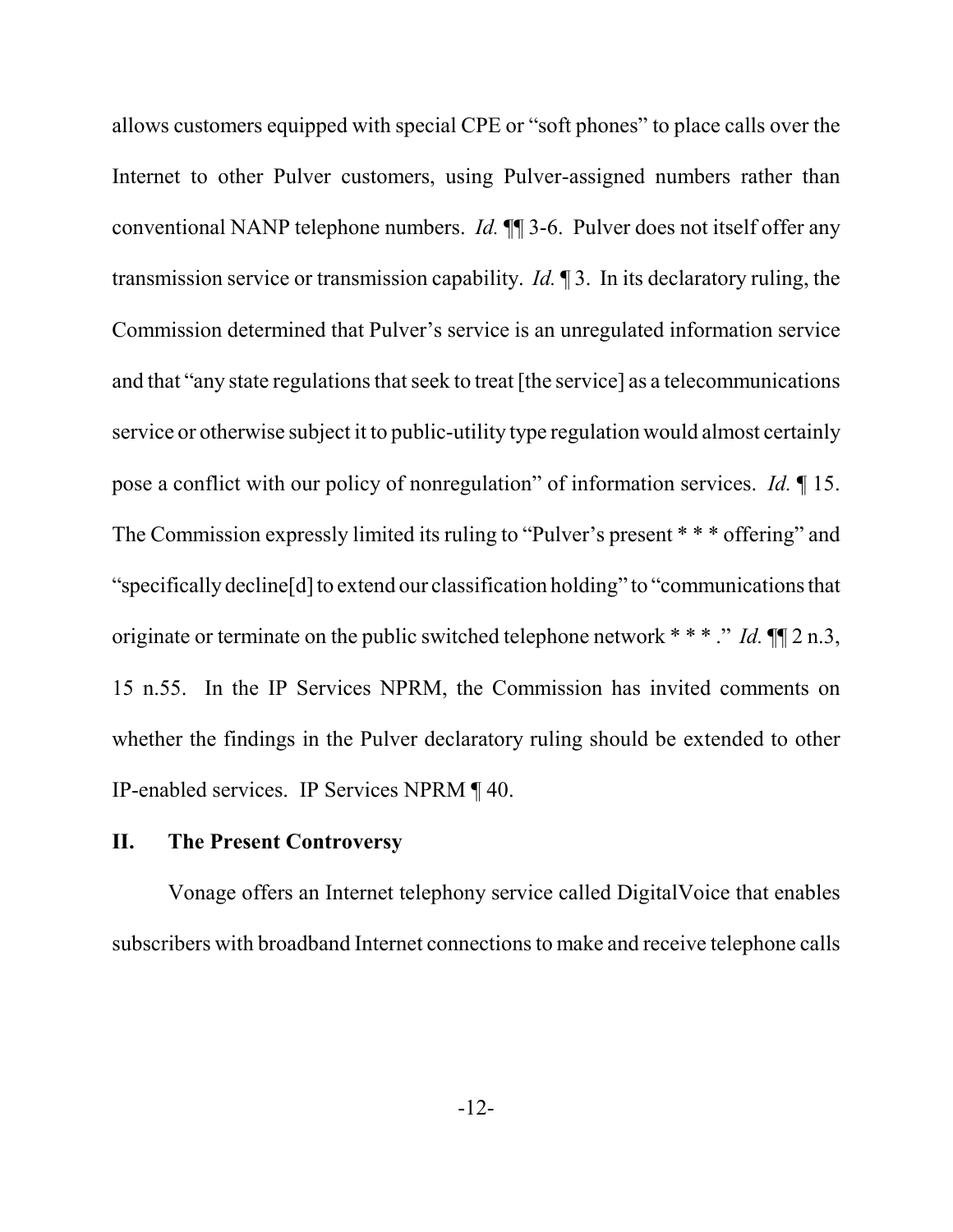over the Internet.<sup>2</sup> 290 F. Supp. 2d 993, 994-95. Vonage does not itself provide broadband access; persons who wish to use Vonage's service must obtain broadband connections from Internet access providers, such as their cable company or phone company. *Id.* at 995. A Vonage subscriber may use a conventional telephone, which is connected to a device that converts audio signals into digital packets, or the subscriber may place a call through his or her computer, using "soft phone" software provided by Vonage that performs the same processing function. Appellants' Separate Appendix (SA) 17-18. In either case, the subscriber's outgoing calls are routed over the Internet to Vonage's servers. If the destination is another Vonage customer, the server routes the packets to the called party over the Internet itself; if the destination is a telephone attached to the PSTN, the server converts the packets into appropriate digital audio signals and connects them to the PSTN using the services of telephone common carriers. *Ibid.*

 $2$  A broadband Internet connection is one that allows the transfer of data to and from the subscriber at speeds significantly greater than traditional "dial-up" Internet connections. There is no universally accepted definition of how fast a connection must be in order to be denominated as "broadband." The FCC generally uses "broadband" nomenclature to refer to services and facilities that permit data to be transferred at more than 200 kilobits per second. See, *e.g.*, *In the Matter of Local Competition and Broadband Reporting*, CC Docket No. 99-301, Report and Order, 15 F.C.C.R. 7717 ¶ 22 n.68 (released March 30, 2000); *In the Matter of Inquiry Concerning the Deployment of Advanced Telecommunications Capability to All Americans in a Reasonable and Timely Fashion*, CC Docket No. 98-146, Report, 14 F.C.C.R. 2398 ¶ 20 (released Feb. 2, 1999).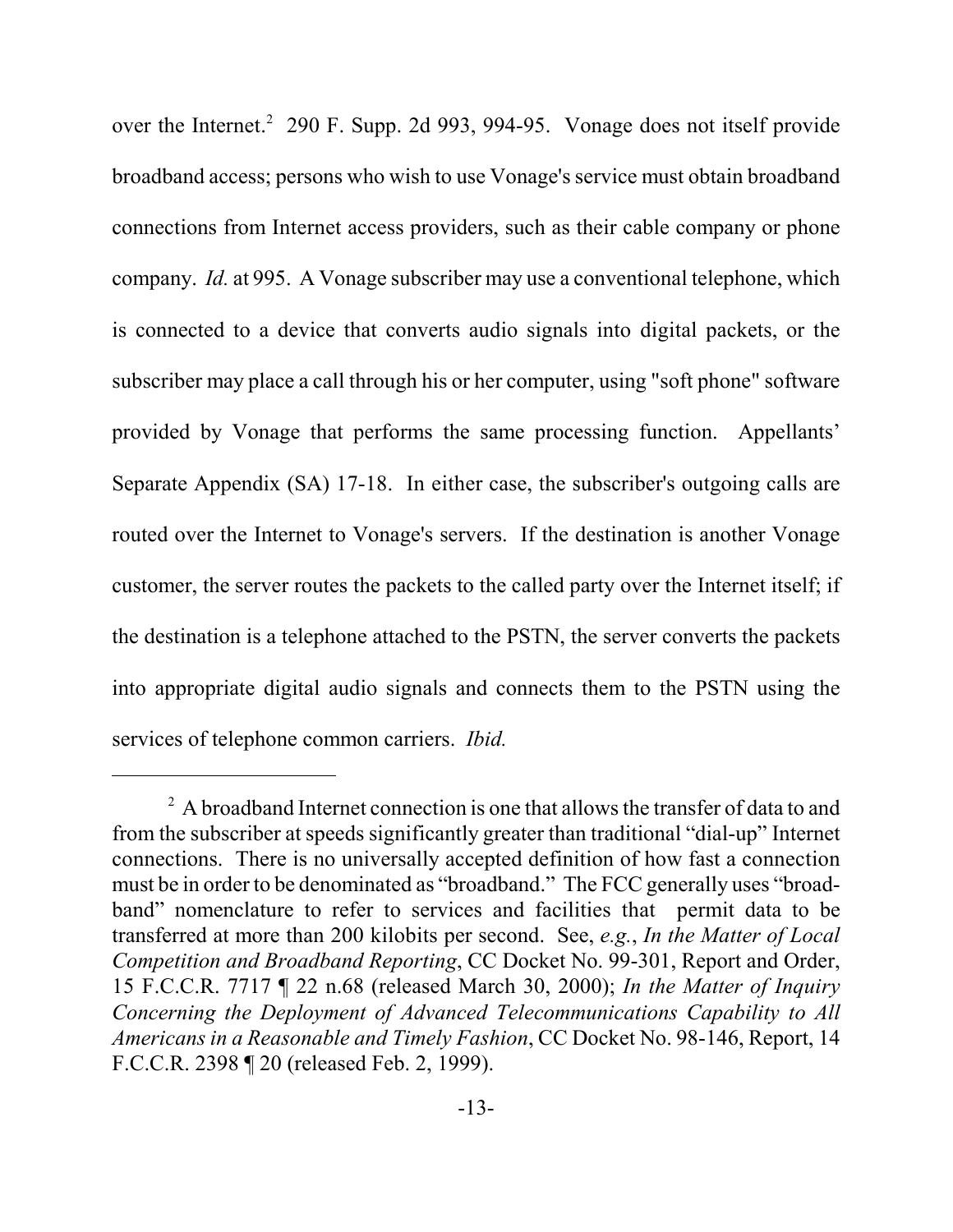In July 2003, the Minnesota Department of Commerce filed an administrative complaint against Vonage, asserting that Vonage is providing telephone service in Minnesota and is subject to state laws and regulations governing telephone companies and telecommunications carriers. Among other things, the laws and regulations in question require carriers to obtain operating licenses, file tariffs, and provide and fund 911 services. See Minn. Stat. §§ 237.07, 237.16(1)(d), 237.49, 237.74(12); Minn. Rules §§ 7812.0200(1), 7812.0550(1). The Minnesota Department of Commerce sought an administrative order from the Minnesota Public Utilities Commission (MPUC) compelling Vonage to comply with the foregoing state regulatory requirements.

In response to the administrative complaint, Vonage argued that the state laws and regulations in question do not apply to it and that, if they do, they are preempted by the Communications Act. Vonage's preemption argument rests primarily on the contention that Vonage's Internet telephony service constitutes an information service under the Act.

In September 2003, the MPUC issued an order asserting regulatory jurisdiction over Vonage and requiring the company to comply with all state statutes and regulations relating to the offering of telephone service in Minnesota. In so holding,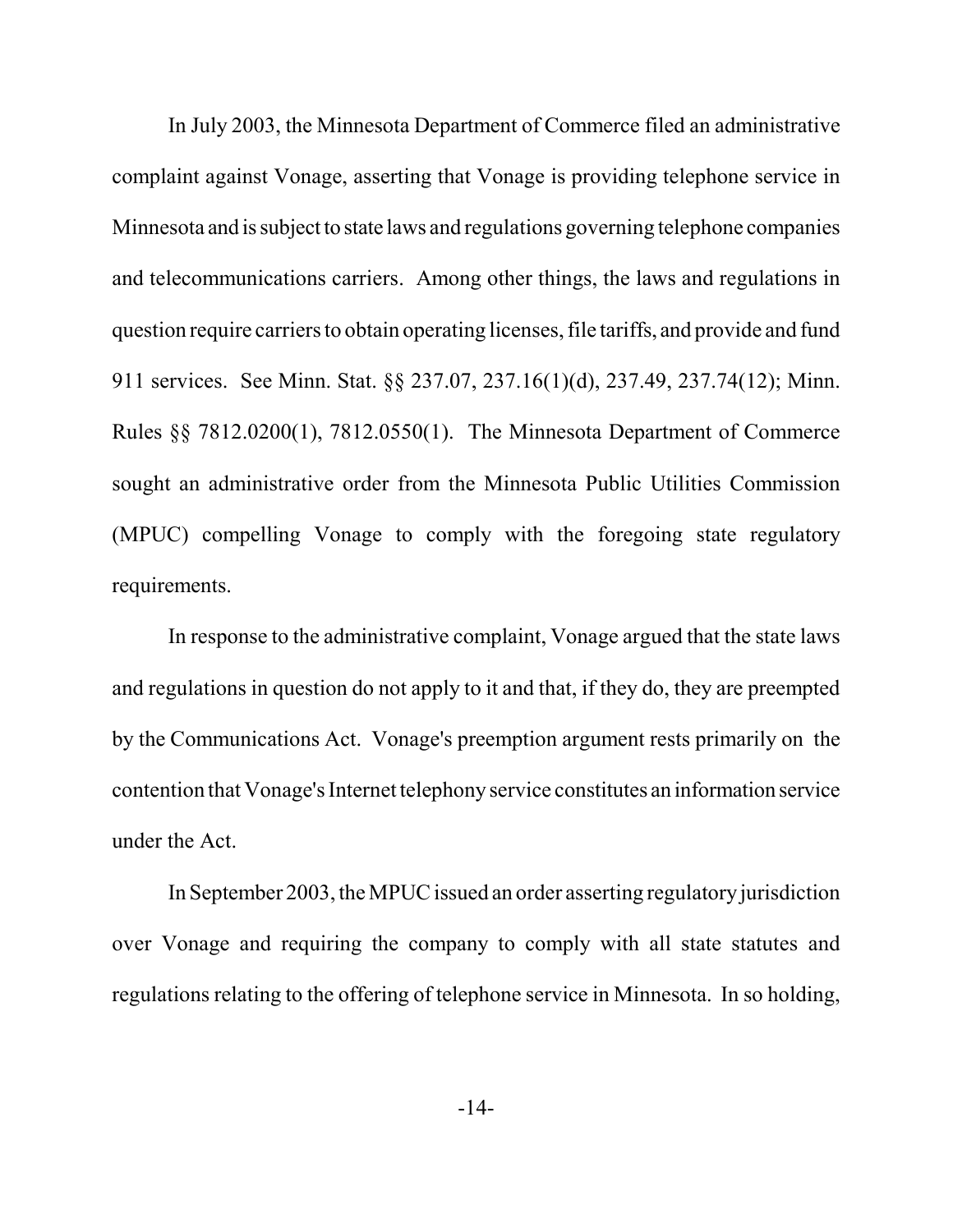the MPUC declined to decide whether Vonage's Internet telephony service is a telecommunications service or an information service under the Communications Act.

In response, Vonage filed suit against the MPUC in the District Court for the District of Minnesota. Vonage renewed its argument that, as applied to its service, the Minnesota laws in question are preempted by the Communications Act. Vonage argued that it is providing an information service that is not subject to state regulation and that, even if it were providing a telecommunications service, state regulation would still be preempted because Vonage's service cannot be separated into distinct intrastate and interstate components. At the same time, Vonage also sought relief from the FCC by filing a petition for a declaratory ruling of preemption. See 47 C.F.R. § 1.2 (Commission "may, \* \* \* on motion or on its own motion[,] issue a declaratory ruling terminating a controversy or removing uncertainty"). Vonage's petition currently remains pending before the Commission.

Vonage asked the district court to issue a preliminary injunction against the enforcement of the MPUC's order. Vonage initially suggested that, once the status quo had been preserved through the entry of a preliminary injunction, the district court could refer the preemption controversy to the primary jurisdiction of the FCC. See Memorandum in Support of Vonage Holdings Corporation's Motion for Preliminary Injunction, at 2 (filed Sept. 24, 2003) (after issuing preliminary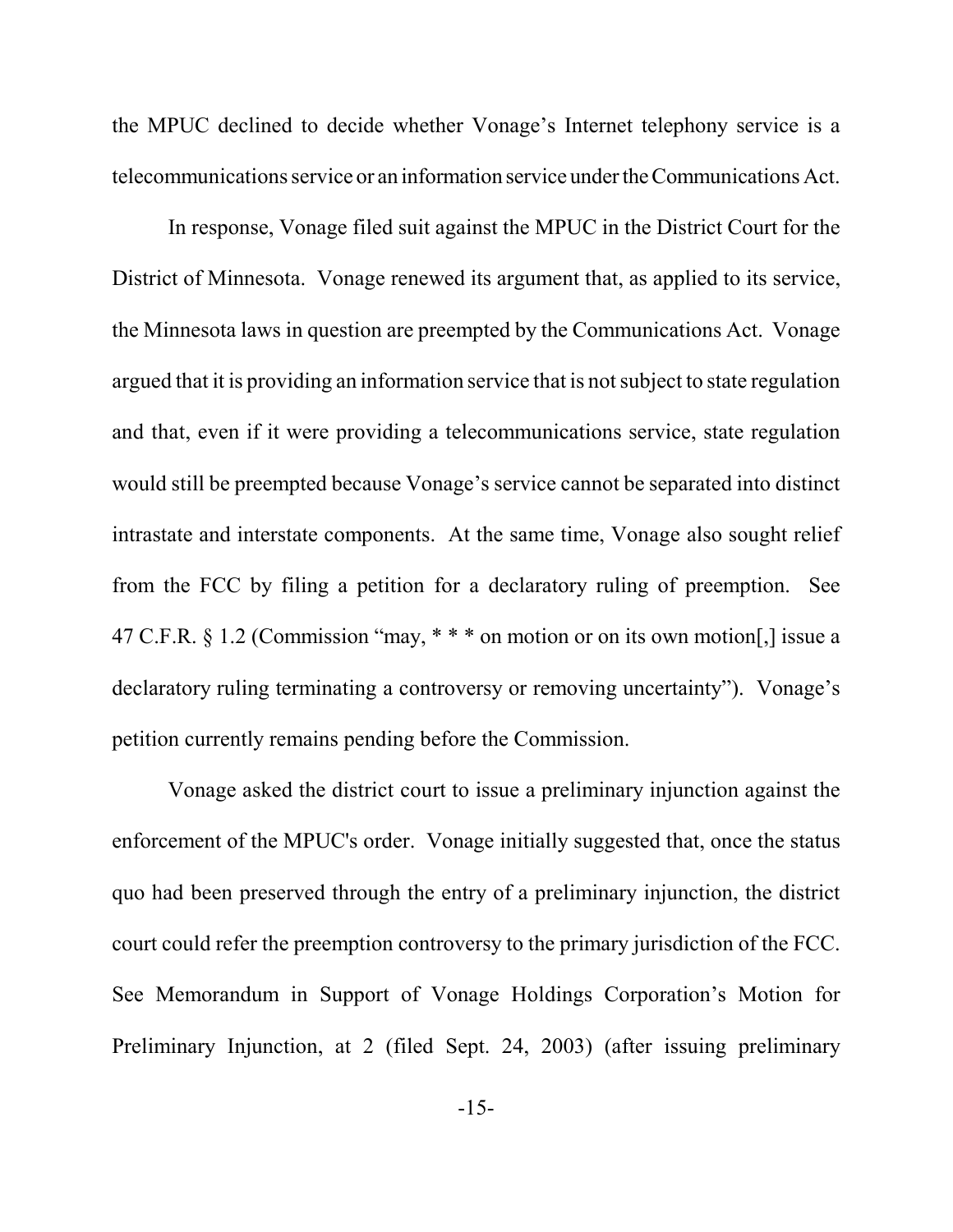injunction, district court "could, thereafter, address the merits of Vonage's claims, or refer the matter to the FCC"). The MPUC agreed that referral to the FCC was an appropriate disposition of the case. See Response of Minnesota Public Utilities Commission to Vonage Motion for a Preliminary Injunction at 2, 4-6 (filed Oct. 3, 2003). Subsequently, however, Vonage requested a permanent injunction and did not further address whether the matter should be referred to the FCC.

In October 2003, the district court entered a permanent injunction in favor of Vonage. 290 F. Supp. 2d 993. The court determined that Vonage is providing an information service under the Communications Act and that the Act preempts Minnesota's authority to subject Vonage to common carrier regulation. *Id.* at 996- 1003. In January 2004, the court denied a motion by the MPUC for reconsideration, and the present appeal followed.

#### **SUMMARY OF ARGUMENT**

When a court finds itself presented with legal issues that are within the regulatory authority of a federal agency, the primary jurisdiction doctrine permits the court to postpone its resolution of the issues while the agency addresses them in the first instance. The primary jurisdiction doctrine allows courts to avail themselves of the benefits of an agency's expertise and knowledge regarding matters within its regulatory jurisdiction. It recognizes the primacy of federal agencies in the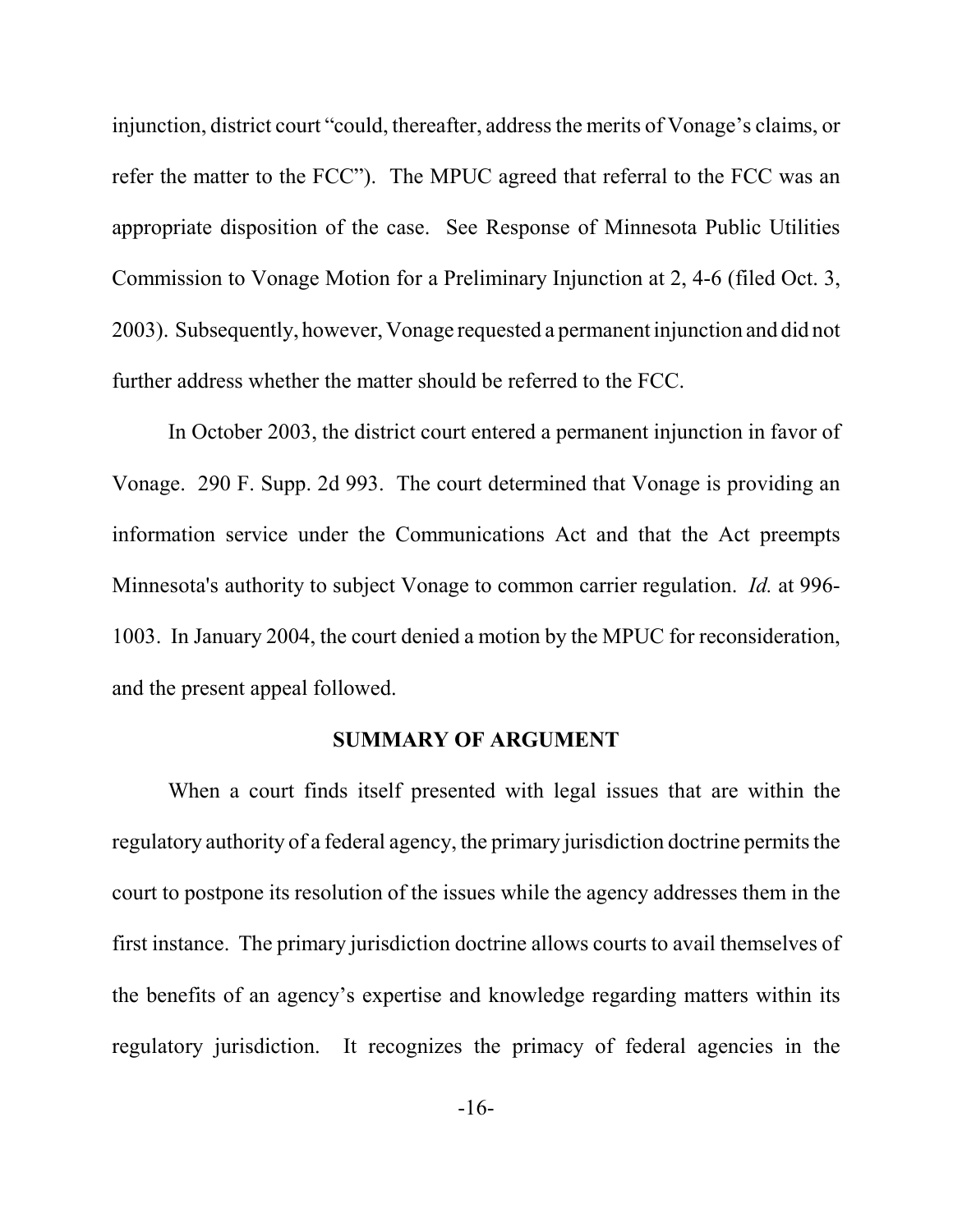construction and application of the statutes that they are charged with administering, while furthering the goals of uniformity and consistency in federal regulation. The primary jurisdiction doctrine may be invoked by a court *sua sponte* and may be raised on appeal as well as before the district court.

This appeal presents a compelling case for the invocation of the primary jurisdiction doctrine. The ultimate question before this Court on appeal is whether federal law and regulatory policy preempt Minnesota's authority to regulate Vonage's Internet telephony service. That question is now before the FCC in Vonage's pending declaratory ruling petition, and the FCC is simultaneously engaged in a broader inquiry into the general regulatory classification of Internet telephony service providers and other providers of IP-enabled services. Vonage's own regulatory status, and the status of Internet telephony services more generally, present complex questions of law, fact, and policy that are uniquely within the expertise of the FCC. Allowing the Commission to address those questions in the first instance, in the context of a fully developed factual record and a complete airing of the relevant legal considerations, will significantly advance this Court's own understanding of the issues and will promote the uniform development and application of the law in this area. At the same time, allowing the FCC to exercise primary jurisdiction will assist the Court in evaluating the potential impact of the Commission's regulatory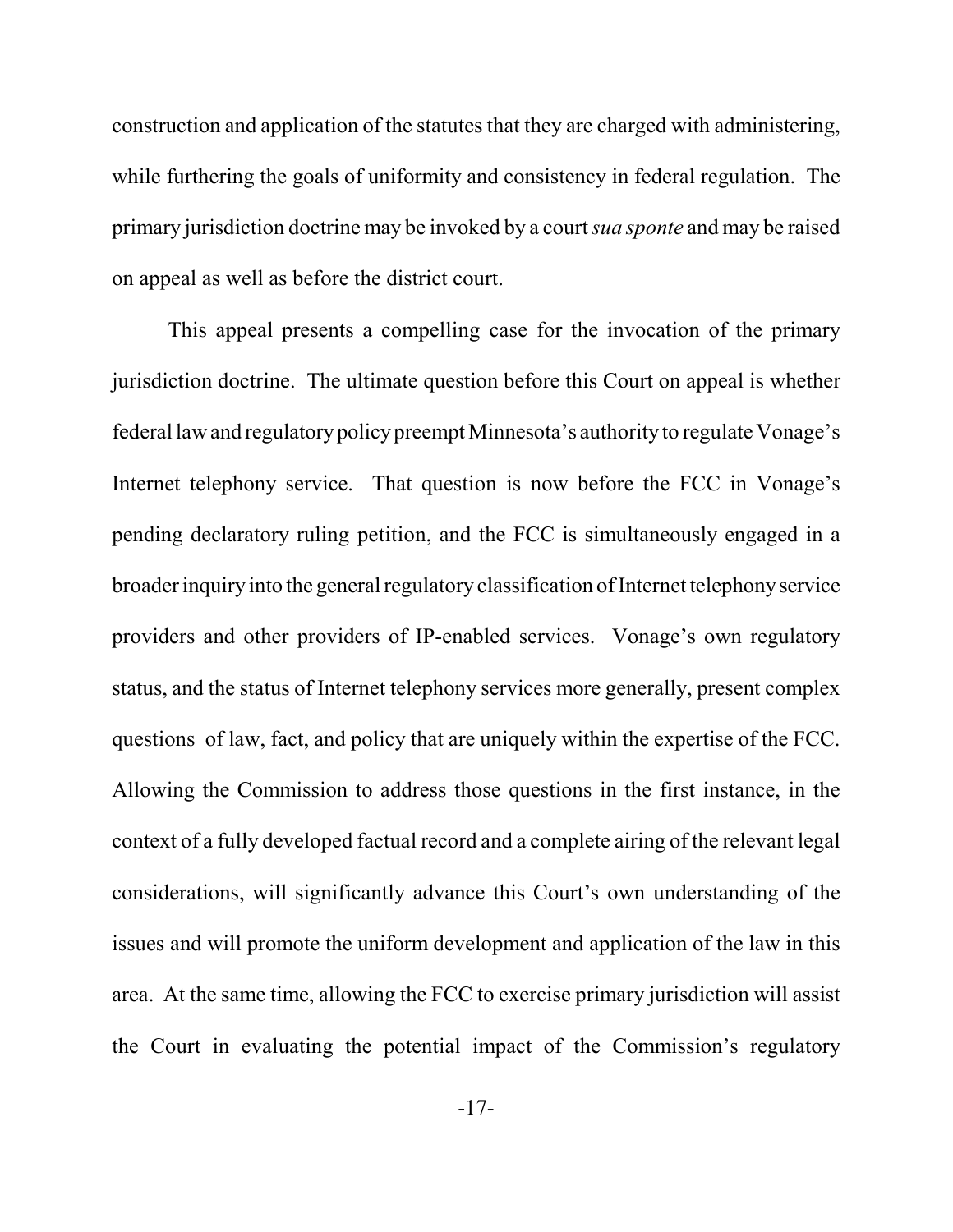classification scheme in related areas, such as the obligations of providers like Vonage to assist in electronic surveillance under the Communications Assistance for Law Enforcement Act. Finally, waiting for the FCC to act will avoid unnecessarily restricting the FCC's own authority to administer the Communications Act and determine its applicability to entities such as Vonage. For all of these reasons, this Court should postpone its consideration of the merits of this appeal until the FCC has acted.

#### **ARGUMENT**

## **Judicial Consideration of Vonage's Federal Preemption Claim Should Be Deferred While the FCC Addresses the Preemption Issue**

The underlying question in this case is whether federal communications law and federal regulatory policy preempt Minnesota's authority to regulate Vonage's Internet telephony service. That question is currently pending not only before this Court, but also before the FCC. As explained above, the Commission is considering a petition by Vonage for a declaratory ruling of preemption, which calls on the Commission to address the same statutory, regulatory, and technical questions that are being presented to this Court in the present appeal. At the same time, the Commission is engaged in a broader rulemaking proceeding that will address fundamental questions about the regulatory status of Internet telephony providers and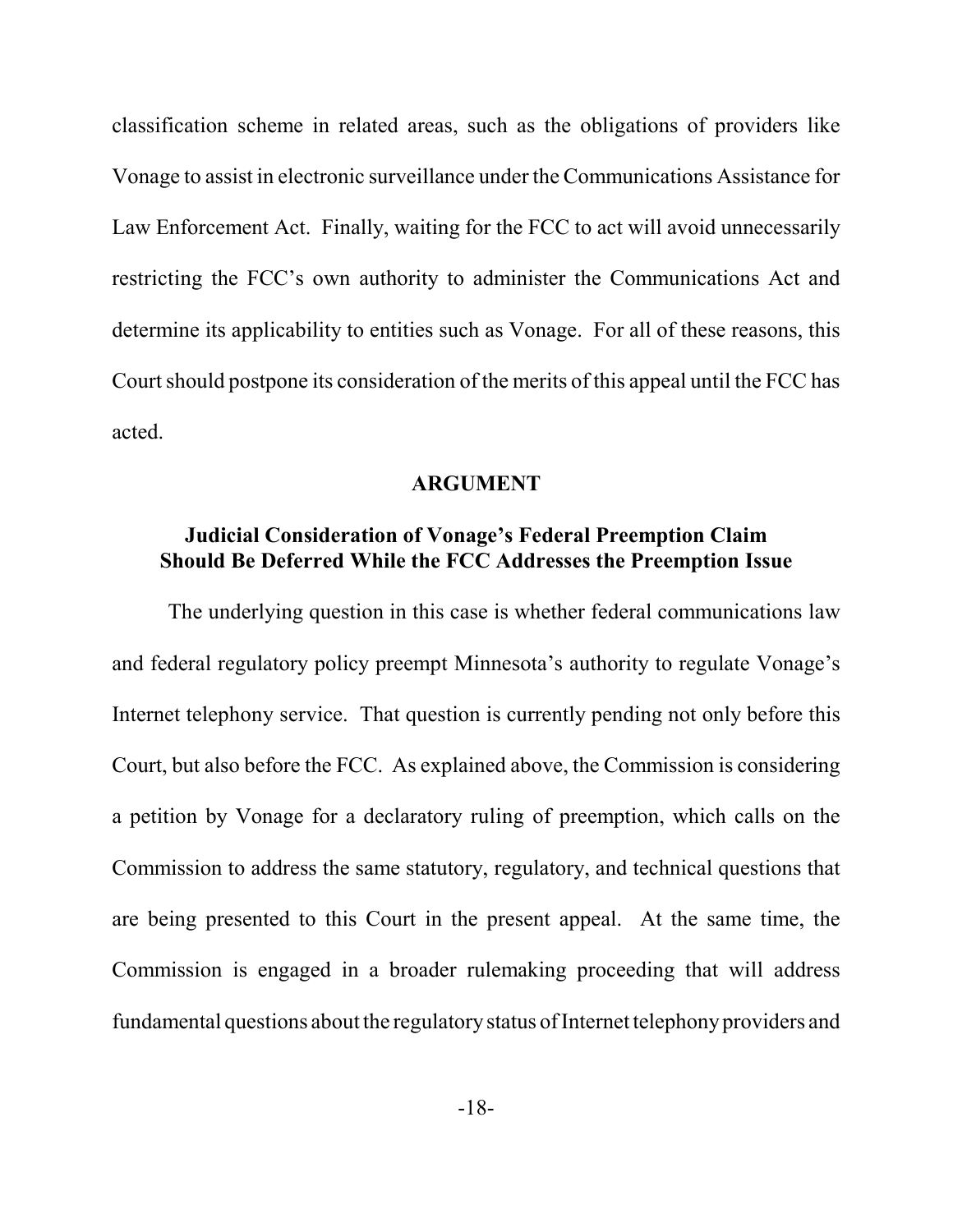the allocation of regulatory authority over Internet telephony between the Commission and the states. The answers to those questions will provide a critical regulatory context for the more specific issues raised by Vonage's preemption claim. Indeed, the issues raised by Vonage's petition are largely incorporated into the industry-wide IP Services NPRM, which expressly notes that "the record developed here could influence [the Commission's] disposition" of Vonage's provider-specific petition. IP Services NPRM ¶ 32.

This Court thus finds itself considering issues that not only are within the regulatory jurisdiction of a federal agency, but that already have been presented to the agency and are under the agency's active consideration. The question that presents itself is whether and how this Court should coordinate its own consideration of those issues with the deliberations of the FCC. The answer to that question is provided by the primary jurisdiction doctrine.

The primary jurisdiction doctrine is a "common law doctrine used to coordinate administrative and judicial decisionmaking." *Red Lake Band of Chippewa Indians*, 846 F.2d 474, 476 (8th Cir. 1989). It "comes into play whenever enforcement of [a] claim requires the resolution of issues which, under a regulatory scheme, have been placed within the special competence of an administrative body \* \* \* ." *United States* v. *Western Pacific RR*, 352 U.S. 59, 64 (1956); *Reiter* v.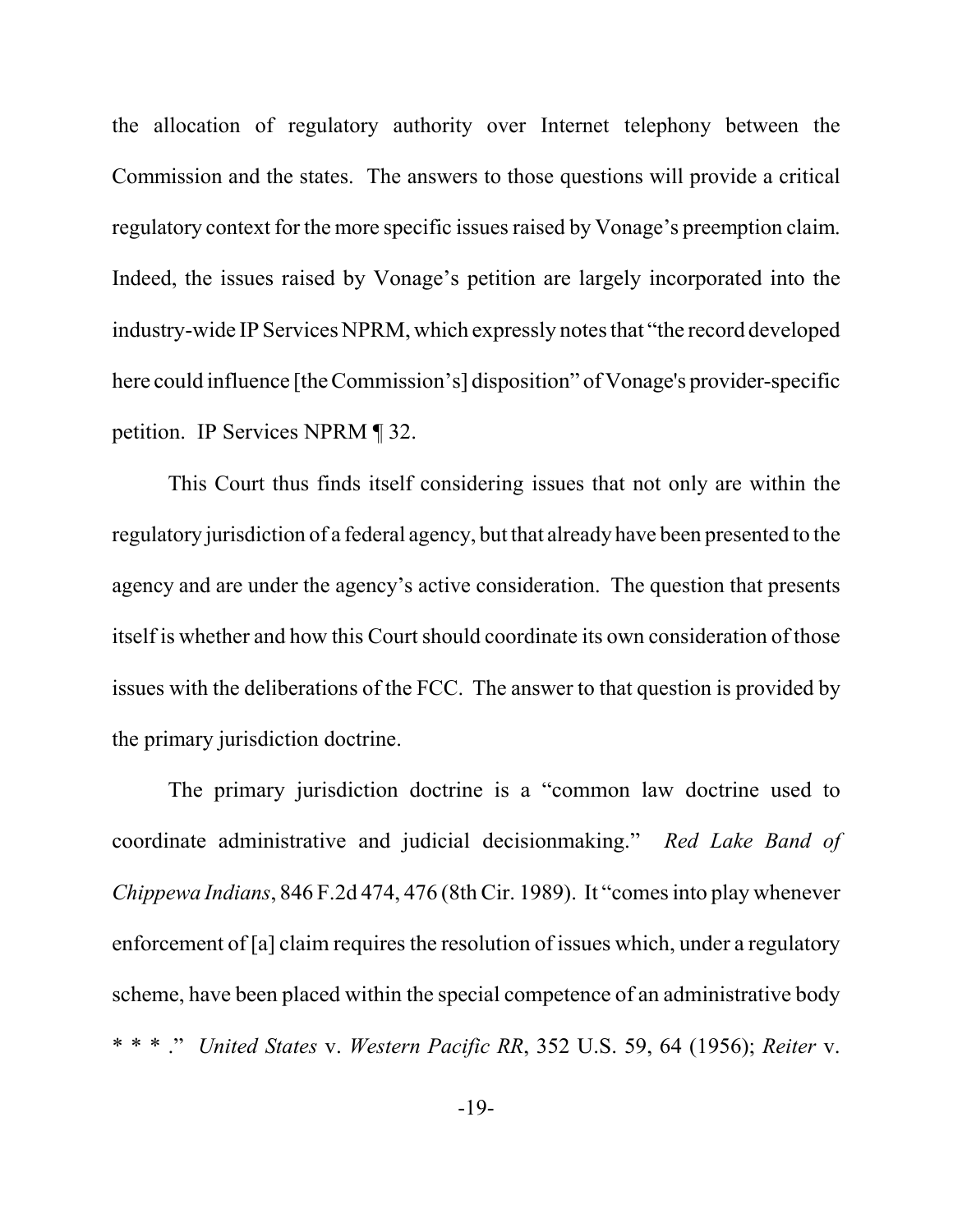*Cooper*, 507 U.S. 258, 268 (1993). The doctrine permits federal courts to postpone their own consideration of such issues while the litigants present the issues to the administrative agency for its consideration. The court allows the parties to invoke the agency's adjudicatory procedures, while the court itself either holds the judicial proceeding in abeyance or dismisses the suit without prejudice. See *Reiter*, 507 U.S. at 268 n.3; *Carnation Co.* v. *Pacific Westbound Conference*, 383 U.S. 213, 222- 23 (1966).

The primary jurisdiction doctrine provides a mechanism for federal courts to "obtain the benefit of an agency's expertise and experience" regarding issues within the agency's regulatory jurisdiction. *Access Telecommunications*, 137 F.3d at 608; *Red Lake*, 846 F.2d at 476. The doctrine also promotes "[u]niformity and consistency in the regulation of business entrusted to a particular agency." *Far East Conference* v. *United States*, 342 U.S. 570, 574 (1952); *Atlantis Express, Inc.* v. *Standard Transportation Services*, 955 F.2d 529, 532 (8th Cir. 1992) (primary jurisdiction doctrine promotes "uniformity in statutory and regulatory construction"); *DeBruce Grain, Inc.* v. *Union Pacific RR Co.*, 149 F.3d 787, 789 (8th Cir. 1998) (primary jurisdiction doctrine applies when issue "involves the special expertise of the agency and would impact the uniformity of the regulated field"). The doctrine also provides a mechanism for obtaining an agency's views regarding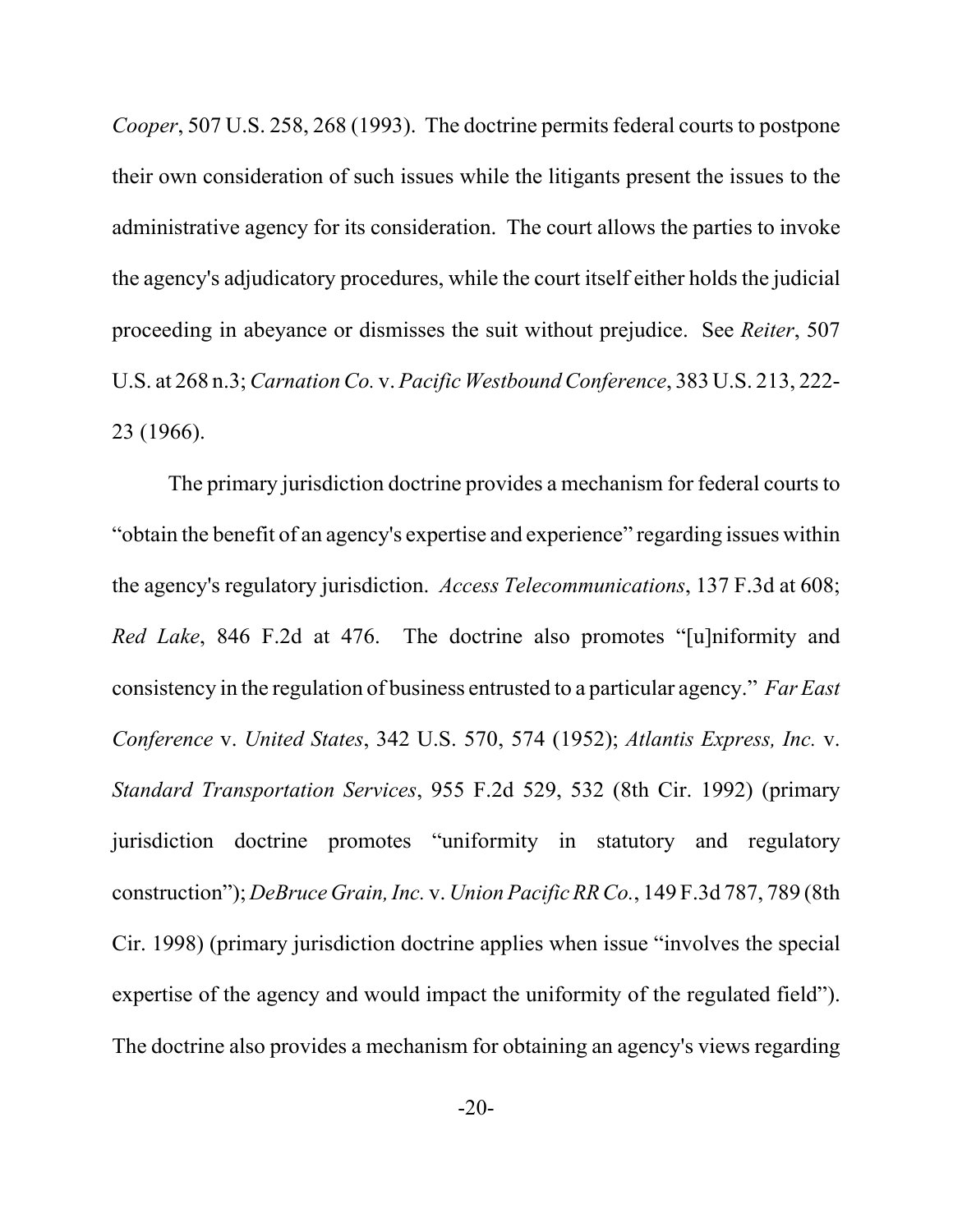issues of statutory interpretation where the agency's views would potentially be entitled to *Chevron* deference. Compare *American Automobile Manufacturers Ass'n* v. *Massachusetts Dep't of Environmental Protection*, 163 F.3d 74, 81 (1st Cir. 1998), with *Baltimore and Ohio Chicago Terminal RR* v. *Wisconsin Central Limited*, 154 F.3d 404, 411 (7th Cir. 1998), *cert. denied*, 526 U.S. 1019 (1999).

Because the doctrine "exists for the proper distribution of power between judicial and administrative bodies and not for the convenience of the parties," it is not subject to waiver by the parties. *Red Lake*, 846 F.2d at 476; *Atlantis Express*, 955 F.2d at 532. Instead, it may be raised by a court *sua sponte* at any point in the proceeding, even on appeal. See, *e.g.*, *Distrigas of Massachusetts Corp.* v. *Boston Gas Co.*, 693 F.2d 1113, 1117 (1st Cir. 1982) (invoking primary jurisdiction *sua sponte* on appeal).

This litigation presents a quintessential case for invocation of the primary jurisdiction doctrine. Whether Vonage's Internet telephony service constitutes an information service or a telecommunications service under the Communications Act requires close consideration of complex statutory, regulatory, and technical questions. The full range of considerations that may bear on Vonage's regulatory status is suggested by the Commission's IP Services NPRM. As noted above, the NPRM identifies a host of factors that may (or may not) prove germane in classifying and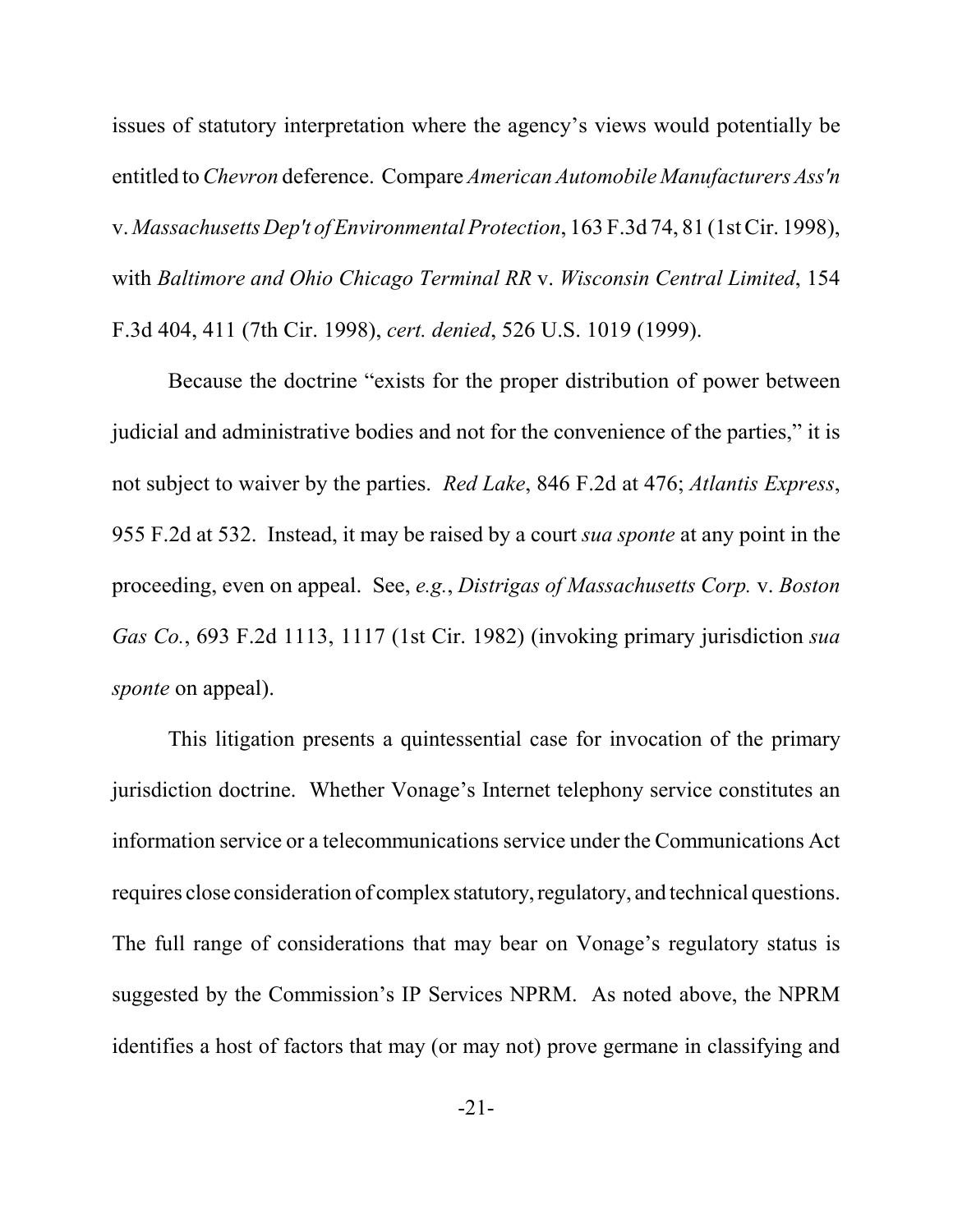regulating Vonage and other Internet telephony providers under the Communications Act. See p. 10 *supra*. Evaluating the significance of those factors, and determining how they apply to the specific Internet telephony service being offered by Vonage, is a complex inquiry, one that calls for intimate familiarity with the regulatory and technical aspects of Internet telephony and the potentially far-reaching consequences of the classification process.

The FCC is uniquely situated to provide guidance regarding these issues. Unlike the courts, the Commission has direct and ongoing responsibility for administering the Communications Act and evaluating the often complex interactions between law and technology that the Act's regulatory scheme entails. The Commission is intimately familiar with the existing architecture and ongoing evolution of the Internet. This expertise gives it special insight into how the distinction between information services and telecommunications services can best be applied to Internet telephony services like the one provided by Vonage. The Commission's views in this area are entitled to particular weight, not only under accepted principles of administrative law, see *Chevron U.S.A., Inc.* v. *Natural Resources Defense Council*, Inc., 467 U.S. 837 (1984), but also because the statutory divide between information services and telecommunications services derives from the Commission's own longstanding regulatory distinction between basic and enhanced services. See pp. 3-4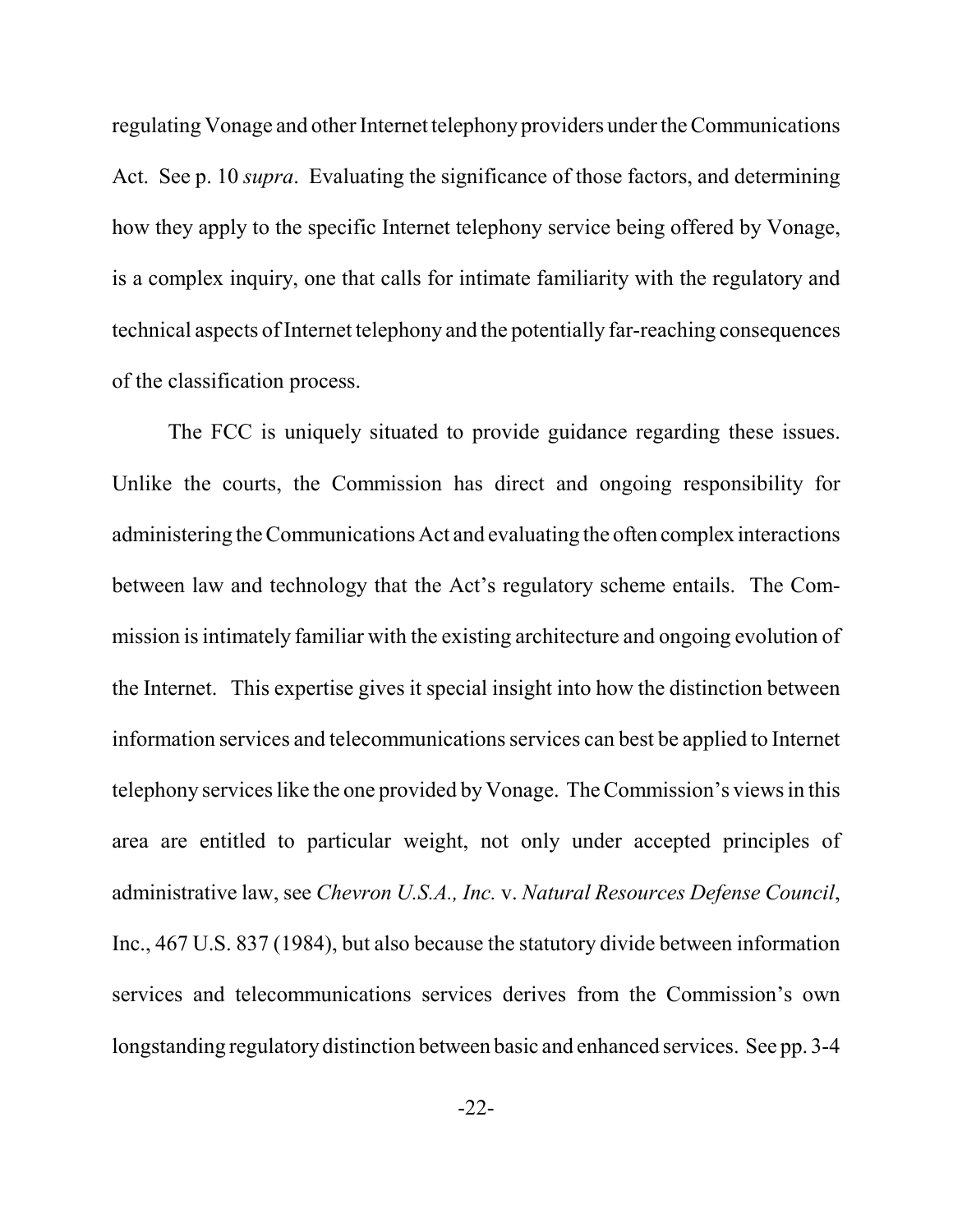*supra*. When a court is called on to determine on which side of the line a particular service falls, the views of the agency that originally drew the line should be heard before the court acts. The Commission is also uniquely situated to address the policy and technical questions raised by Vonage's alternative argument (see pp. 14-15 *supra*) that the interstate and intrastate components of its service are so intertwined that state regulation is subject to federal preemption even if Vonage is providing a telecommunications service rather than an information service.

Allowing the FCC to address the preemption issues in this case in the first instance will also give this Court a better understanding of the relevant facts regarding Internet telephony in general and Vonage's service in particular. In the *Universal Service Report*, the Commission declined to take any conclusive position regarding the classification of Internet telephony services because it lacked an adequate record. The Commission reasoned that, "when dealing with emerging services and technologies in environments as dynamic as today's Internet and telecommunications markets," it is vital "to have as complete information and input as possible." *Universal Service Report* ¶ 90.3 Unlike the *Universal Service Report*

<sup>&</sup>lt;sup>3</sup> Although the district court acknowledged that the FCC's views in the *Universal Service Report* were tentative, the court nevertheless relied heavily on those views in its assessment of Vonage's service. See, *e.g.*, 290 F. Supp. 2d at 1000- 1001. In so doing, the district court appears to have placed greater reliance on the FCC's tentative views than the FCC itself was prepared to do, without the benefit of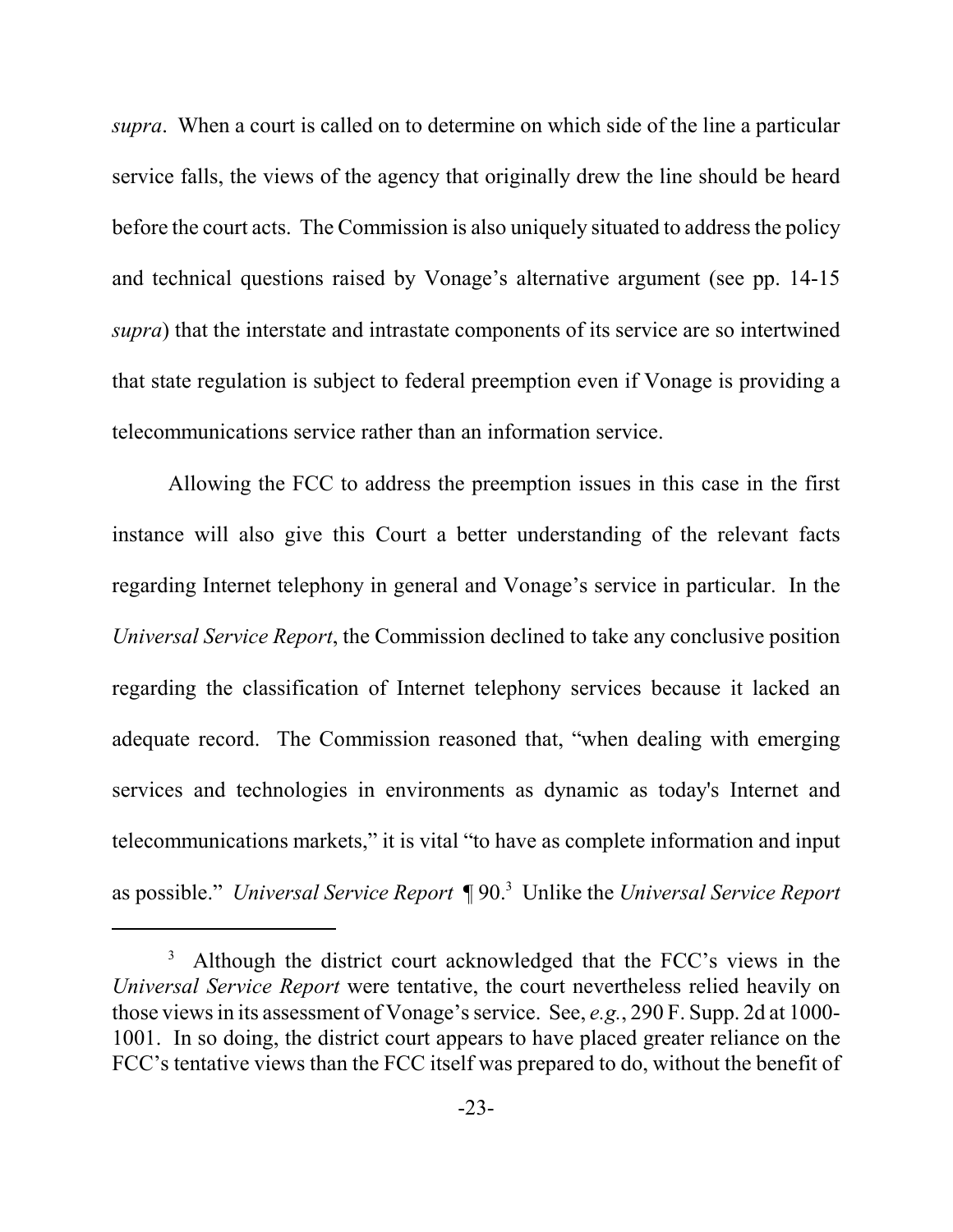proceeding, and unlike the expedited proceedings before the district court in this case, which produced only a limited record regarding Vonage's service, the Commission's current rulemaking proceeding regarding IP-enabled services appears to provide a suitable mechanism for developing the "information and input" needed to make informed judgments about the regulatory status of Internet telephony services and the distinctions, if any, that should be drawn among different providers of such services. This Court's consideration of Vonage's claim can only benefit from the factual, legal, and policy illumination that the Commission's undertaking will provide.

At the same time, invocation of the primary jurisdiction doctrine will serve the goal of "promot[ing] uniformity and consistency within the particular field of regulation." *Access Telecommunications*, 137 F.3d at 608. Uniformity and consistency are particularly important in the regulatory treatment of Internet services because of the Internet's interstate (and international) architecture and the lack of any necessary correlation between service provider and customer facilities and particular physical locations. Here, for example, Vonage specifically asserts that its customers may use its service "virtually anywhere in the world so long as they have access to a broadband Internet connection," and that it cannot "independently determine the physical location of its customers." 290 F. Supp. 2d at 995. This Court has

the kind of comprehensive record that the *Universal Service Report* envisioned.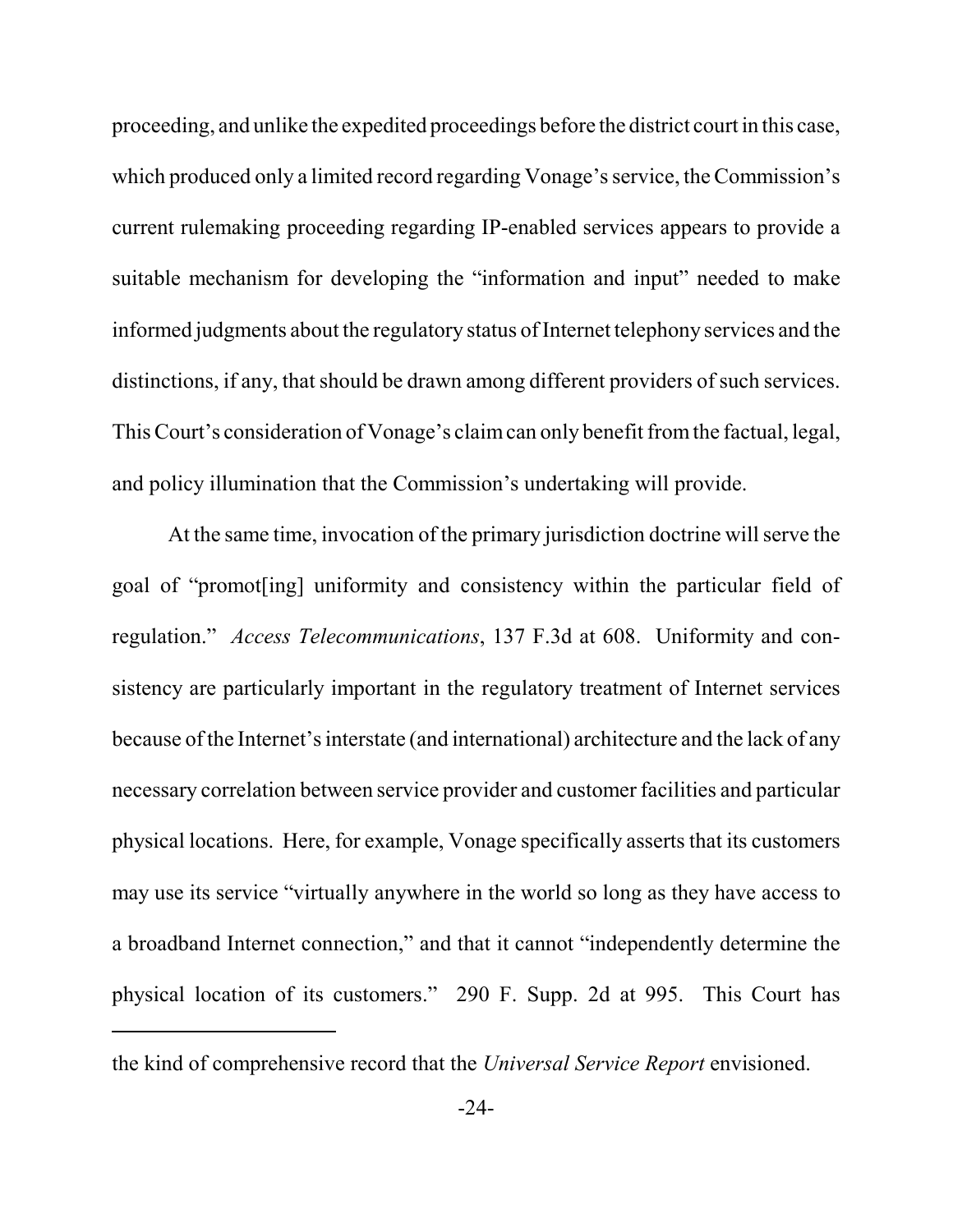previously invoked the primary jurisdiction doctrine in order to serve "the need for a uniform response to maintain regulatory uniformity." *DeBruin Grain*, 149 F.3d at 789-90. Here, the interstate and international dimensions of the Internet make regulatory uniformity imperative.

Deferring to the Commission's pending proceedings will also minimize the risk that this Court's decision will have unforeseen legal consequences beyond the immediate confines of this litigation. For example, the Communications Assistance for Law Enforcement Act (CALEA), a federal statute that obligates telecommunications carriers to develop technical capabilities to assist in authorized electronic surveillance, employs regulatory distinctions that are similar (although not identical) to the Communications Act's distinction between information services and telecommunications services. See 47 U.S.C. §§ 1001(6), 1001(8), 1002(a). The Commission is presently entertaining a CALEA rulemaking petition that invites the Commission, *inter alia*, to address the relationship between CALEA and the Communications Act with regard to broadband Internet telephony. The Commission has stated that it "plans to initiate a rulemaking proceeding in the near future to address" those issues and that it "will closely coordinate our efforts in these two dockets." IP Services NPRM ¶ 50 n.158. The Commission is thus in a unique position to consider how line-drawing exercises under the Communications Act may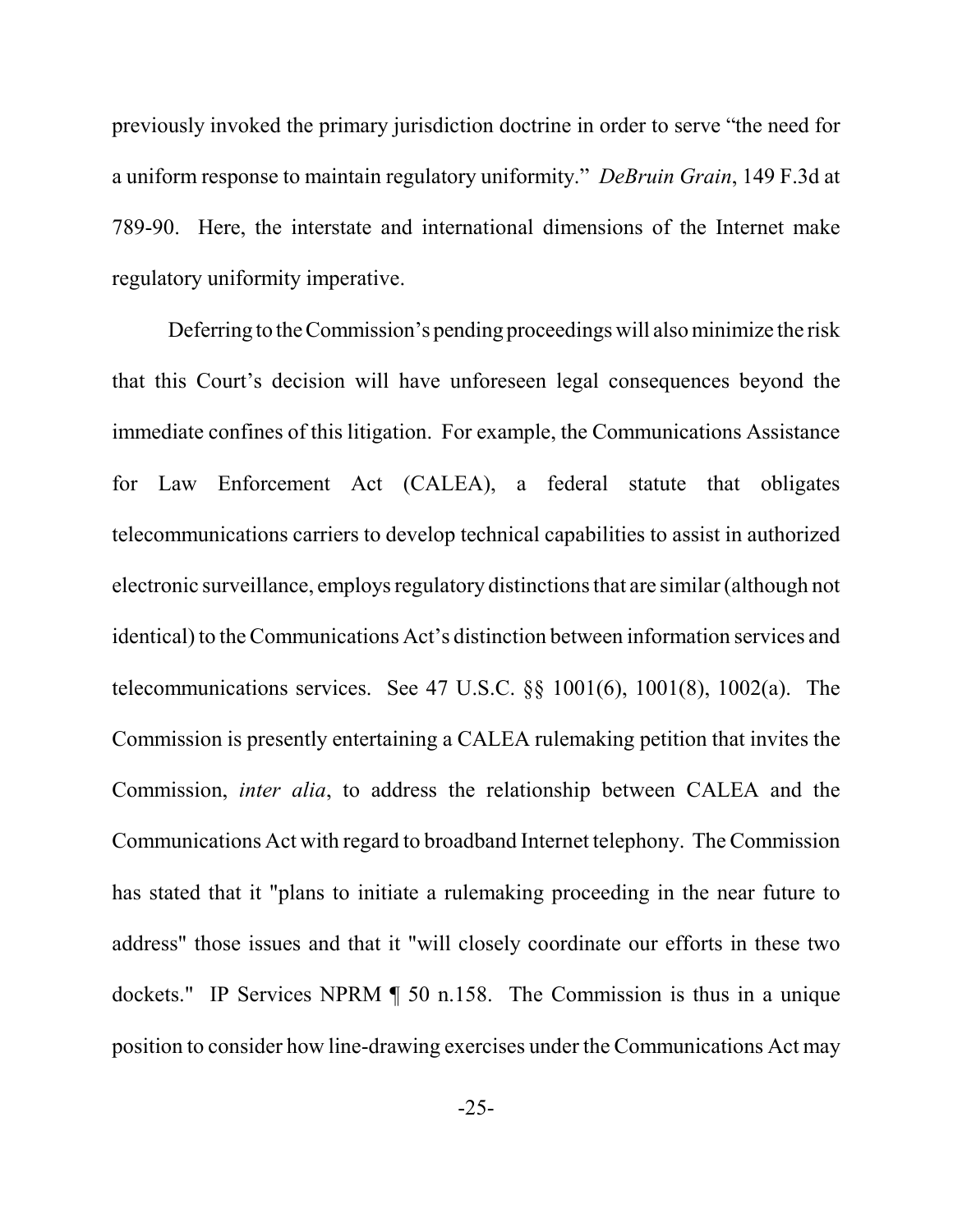affect the ability of federal, state, and local law enforcement agencies to carry out critical surveillance under CALEA. If this Court were to undertake to classify Vonage's Internet telephony service without the benefit of the Commission's views, it could profoundly, albeit inadvertently, upset the separate statutory scheme established by Congress to effectuate federal and state electronic surveillance laws.4 Staying the present proceedings will ensure that the Commission can make a decision about the classification of Vonage's service with full consideration of the Commission's statutory responsibilities for the implementation of CALEA.

Finally, allowing the Commission to formulate and present its views regarding the preemption issues not only will assist this Court in its own deliberations, but also will protect the regulatory responsibilities entrusted to the Commission by Congress. If this Court were to address Vonage's regulatory status and the scope of Minnesota's regulatory authority before the Commission acts in its pending proceedings, and the Commission's subsequent views proved to be inconsistent with this Court's decision,

<sup>&</sup>lt;sup>4</sup> CALEA's assistance obligations apply to "telecommunications carriers." See 47 U.S.C. § 1002(a). CALEA's definition of "telecommunications carrier" "does not include \* \* \* persons or entities insofar as they are engaged in providing information services." *Id.* § 1001(8)(C)(i). CALEA's definition of "information services," in turn, is similar to the definition of "information service" in the Communications Act. See *id.* § 1001(6). Accordingly, a holding by this Court that Vonage's service is an information service under the Communications Act could prejudge the outcome of the Commission's inquiry into whether entities such as Vonage are subject to CALEA.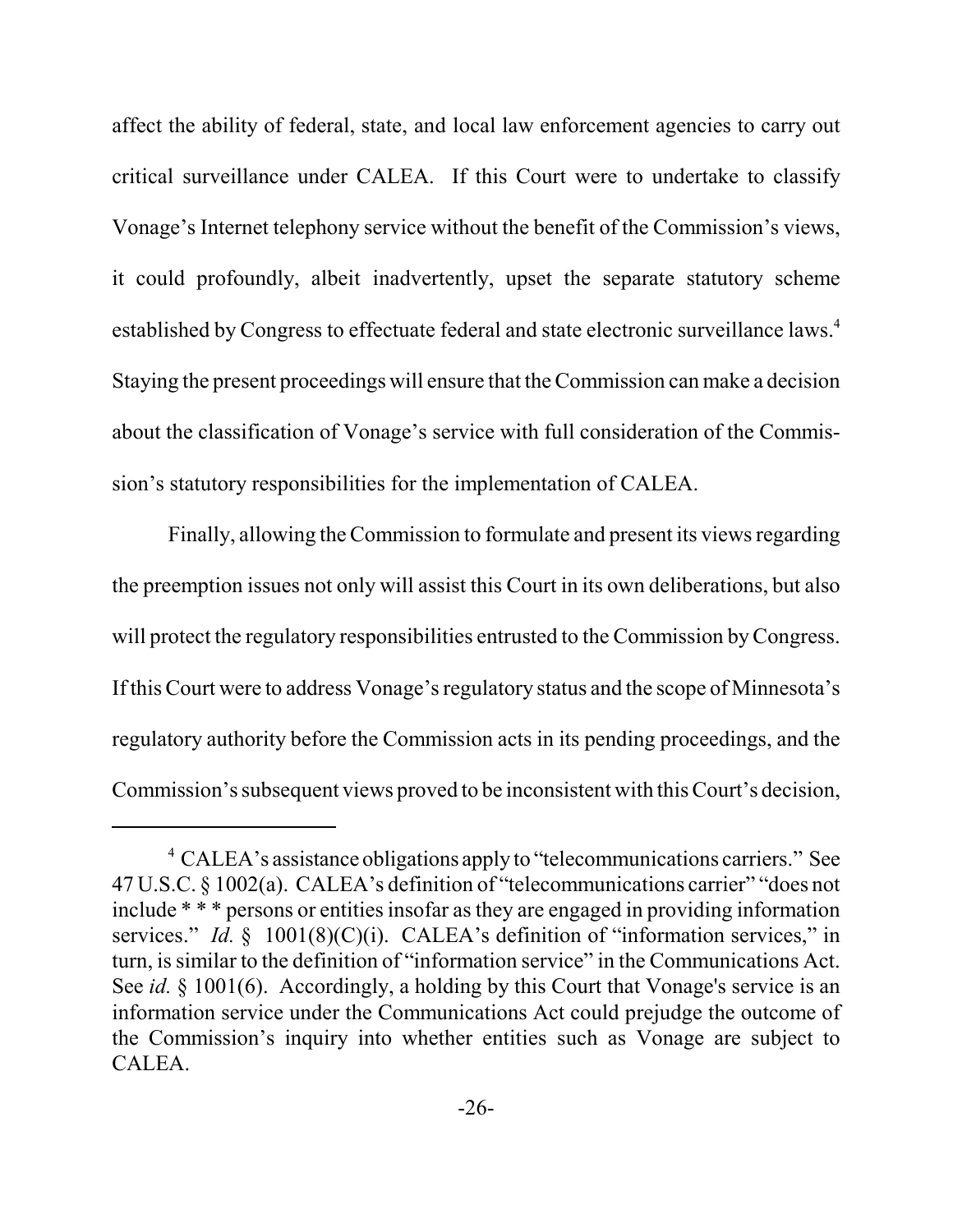the Commission could find itself deprived of an adequate opportunity to defend the merits of its position in the courts, and the Commission's regulatory role would be correspondingly compromised.<sup>5</sup>

For all of the foregoing reasons, this is an appropriate case – indeed, a compelling one – for invocation of the primary jurisdiction doctrine. If this Court agrees with that assessment, the simplest way for the Court to proceed is to hold the present appeal in abeyance pending the completion of the Commission's proceedings. "[T]he power to stay proceedings is incidental to the power inherent in every court to control the disposition of the causes on its docket with economy of time and effort for itself, for counsel, and for litigants." *Landis* v. *North American Co.*, 299 U.S.

<sup>&</sup>lt;sup>5</sup> The ongoing *Brand X* litigation in the Ninth Circuit provides an example of the potential procedural consequences that can arise when a court addresses questions within the FCC's regulatory jurisdiction before the agency itself has an opportunity to do so. See *Brand X Internet Services* v. *FCC*, 345 F.3d 1120 (9th Cir. 2003) (*per curiam*), *stay granted pending cert.* (April 9, 2004). In *Brand X*, the FCC issued a declaratory ruling that cable modem service is exclusively an information service for purposes of the Communications Act. Petitions for review were consolidated in the Ninth Circuit, which had itself addressed the regulatory classification of cable modem service previously in *AT&T* v. *City of Portland*, 216 F.3d 871 (2000). In *City of Portland*, the Ninth Circuit had concluded – without the benefit of the FCC's views – that cable modem service entails both an information service *and* a telecommunications service. When the Ninth Circuit was presented with the Commission's contrary position in *Brand X*, the court concluded that it was bound by its prior decision in *City of Portland*, and therefore refused to consider the grounds for the Commission's decision or the record on which the Commission's determination rested. See 216 F.3d at 1128-32.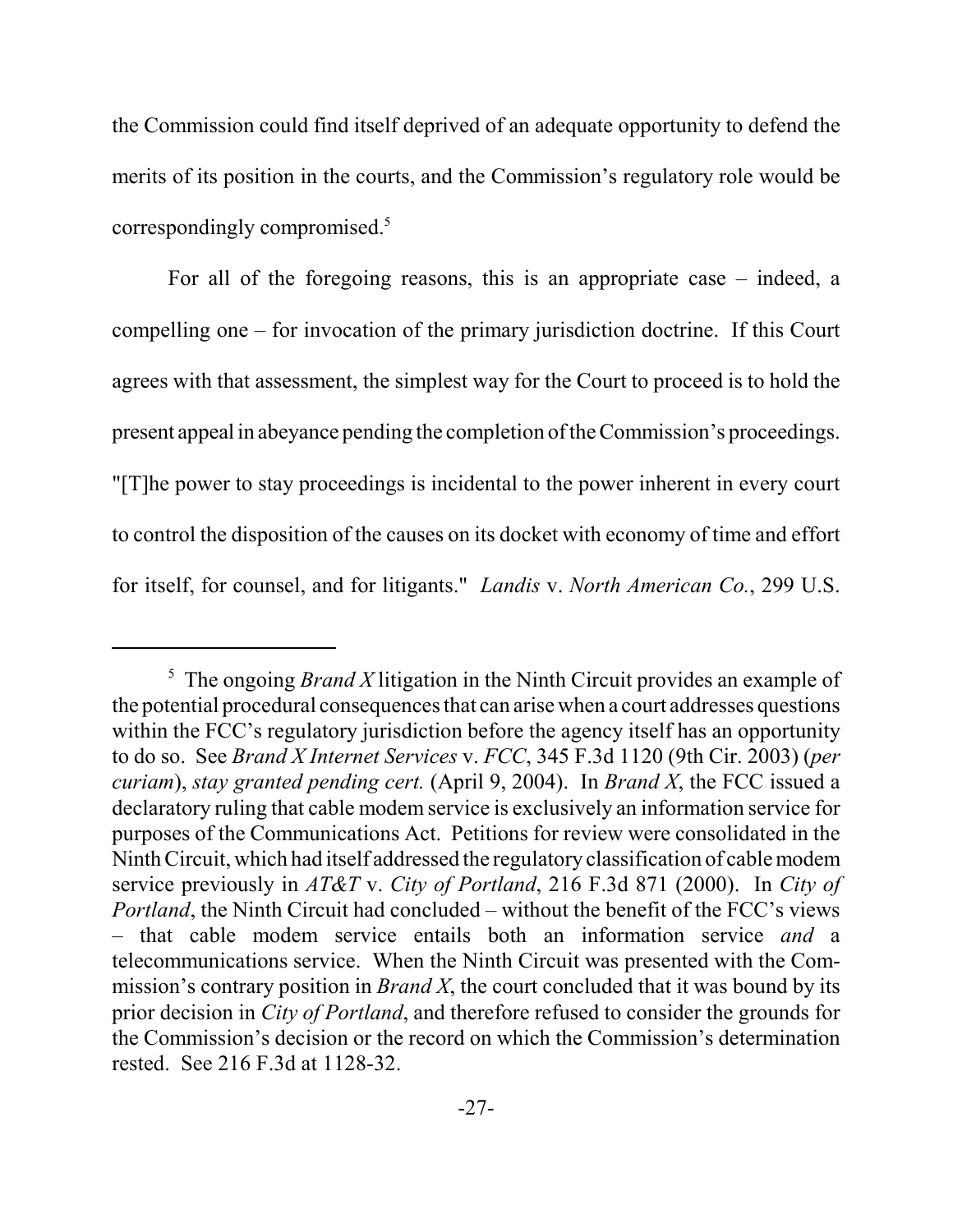248, 254 (1936). The Court therefore is free to stay this appeal until the Commission completes its own deliberations. *Cf. Distrigas*, 693 F.2d at 1117-19 (invoking primary jurisdiction but retaining appellate jurisdiction). Once the Commission has acted, the appeal can resume before this Court with the benefit of the Commission's intervening decisions, and the parties can address the impact of those decisions on the appeal.

Alternatively, if the Court prefers not to maintain this appeal on its docket while waiting for the Commission to act, the Court may vacate the decision of the district court and remand with directions for the district court itself to await the Commission's exercise of its primary jurisdiction. See, *e.g.*, *Iowa Beef Processors, Inc.* v. *Illinois Central Gulf RR Co.*, 685 F.2d 255 (8th Cir. 1982) (vacating district court order and directing the district court on remand to refer the case to the ICC). Under this alternative approach, the district court would hold its own proceedings in abeyance pending completion of the FCC's proceedings, and would then address the consequences of the Commission's action on Vonage's claim in the first instance. If the Court chooses this path, however, it should take care to preserve the status quo by directing the district court to issue appropriate interim injunctive relief prohibiting the imposition of Minnesota's regulatory requirements *pendente lite*. The same legal and technical complexities that justify referring this controversy to the Commission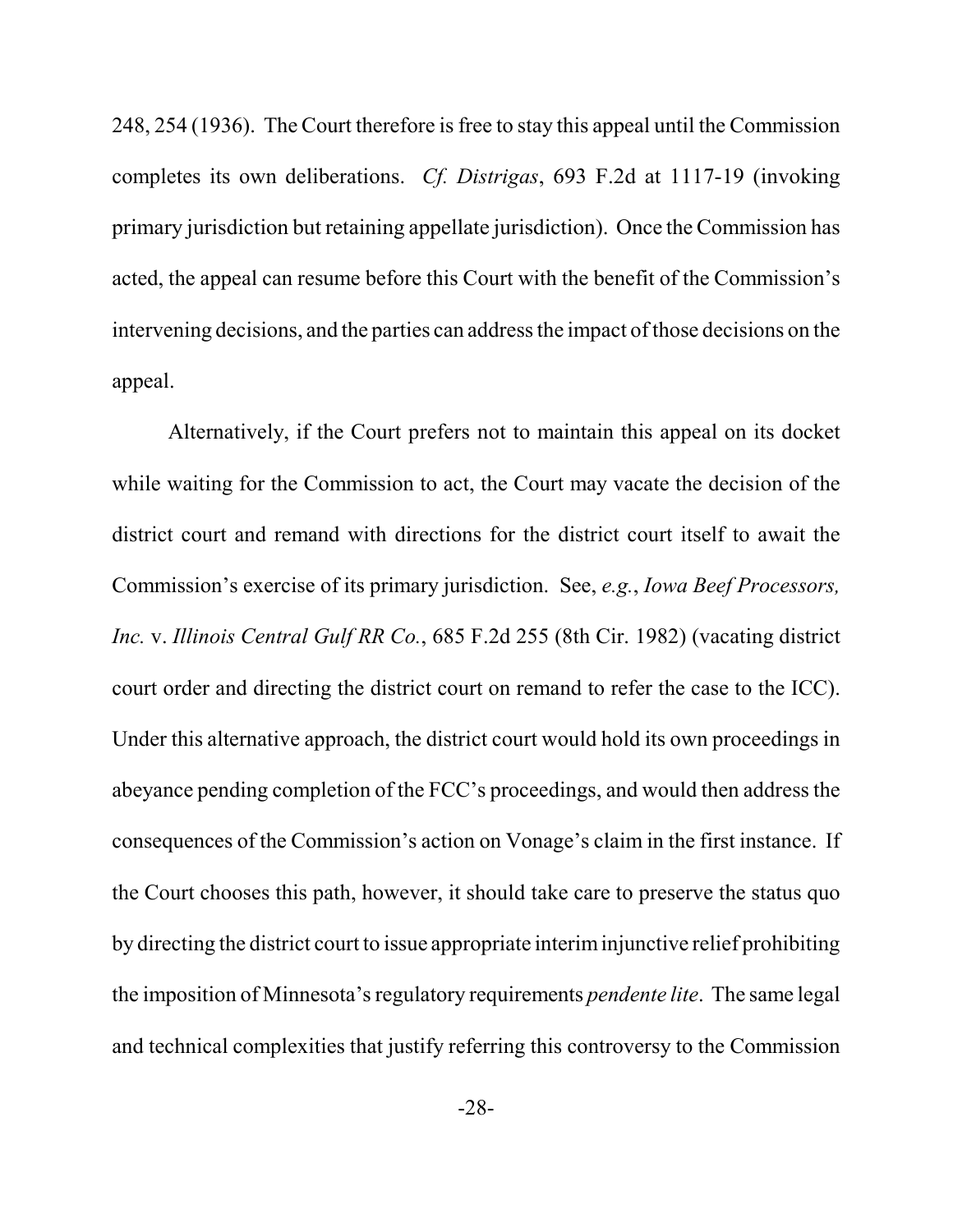make it appropriate for the district court to preserve the status quo, rather than permit the unilateral imposition of new state regulatory requirements, while the Commission addresses the controversy.

### **CONCLUSION**

For the foregoing reasons, this appeal should be held in abeyance pending the FCC's disposition of Vonage's pending petition for declaratory ruling and the IP Services proceeding. Alternatively, the decision below should be vacated and the case remanded to the district court for entry of an appropriate order preserving the status quo and staying the suit pending the FCC's disposition of those proceedings.

Respectfully submitted,

JOHN A. ROGOVIN *General Counsel*

JACOB M. LEWIS *Associate General Counsel*

NANDAN M. JOSHI *Attorney*

 *Federal Communications Commission 445 12th Street, SW Washington, DC 20554* 

GREGORY G. KATSAS *Deputy Assistant Attorney General*

THOMAS B. HEFFELFINGER *United States Attorney*

DOUGLAS N. LETTER SCOTT R. McINTOSH *Attorneys, Appellate Staff Civil Division, Department of Justice 601 D Street N.W., Room 9550 Washington, D.C. 20530 202-514-4052*

*Counsel for the United States*

April 21, 2004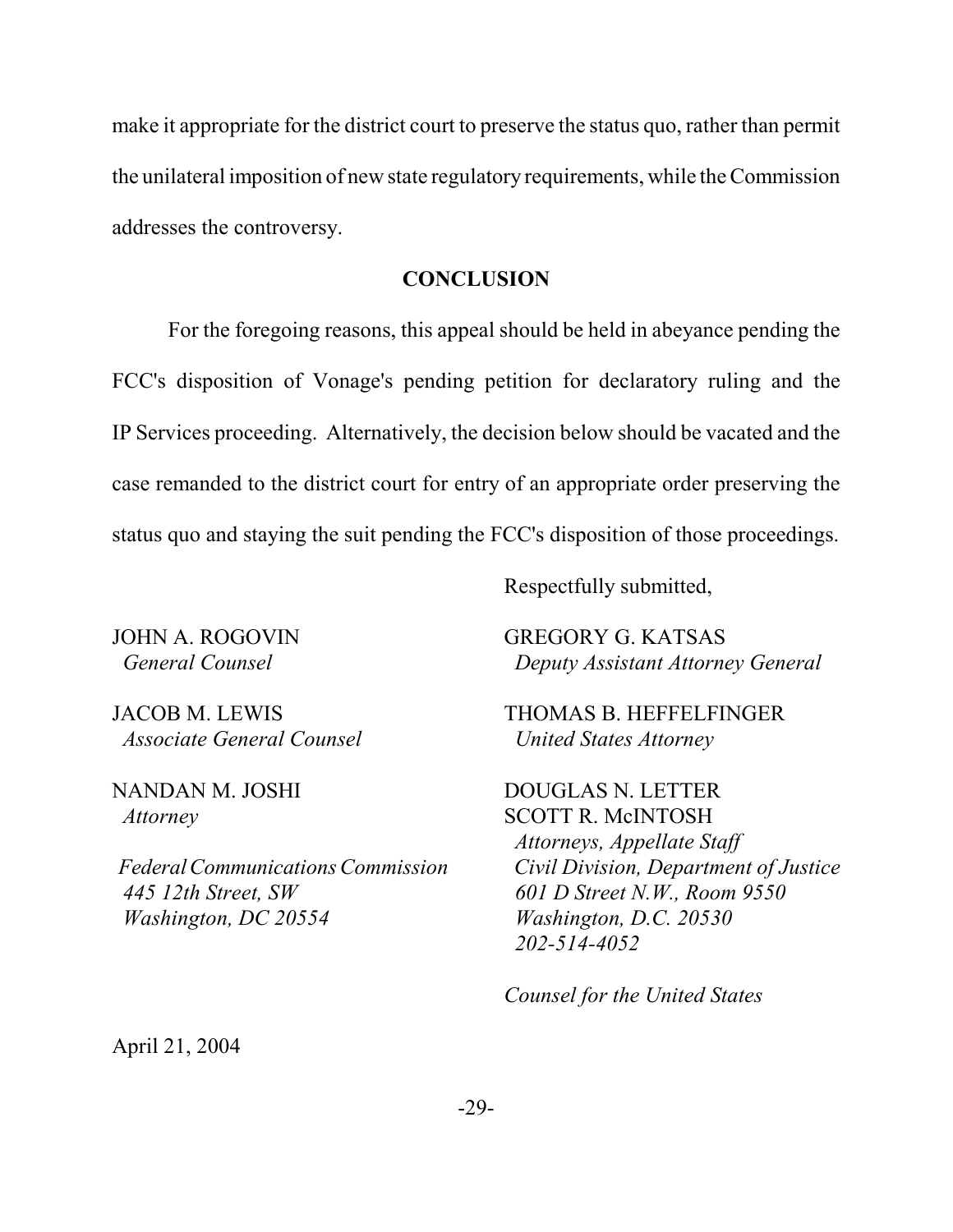# **CERTIFICATE OF COMPLIANCE**

I hereby certify that this brief complies with the type-volume limitation in Rules 29(d) and 32(a)(7)(B) of the Federal Rules of Civil Procedure. The brief contains 6,409 words, as determined by Corel WordPerfect 9.

Scott R. McIntosh

 $\mathcal{L}_\text{max}$  , where  $\mathcal{L}_\text{max}$  , we have the set of  $\mathcal{L}_\text{max}$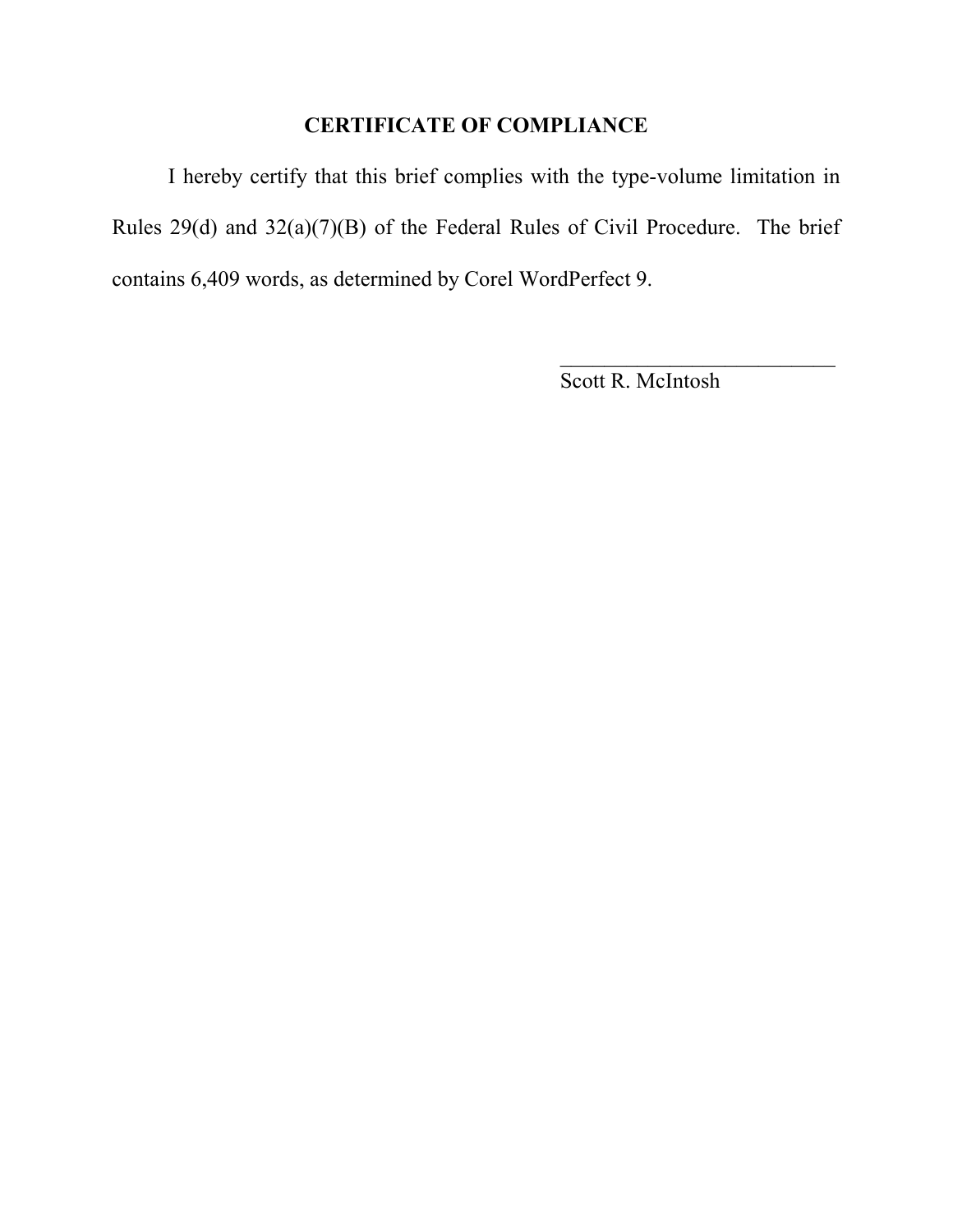### **CERTIFICATE OF SERVICE**

I hereby certify that on April 21, 2004, I filed and served the foregoing BRIEF FOR THE UNITED STATES AND THE FEDERAL COMMUNICATIONS COMMISSION AS *AMICI CURIAE* by causing the required number of copies of the brief to filed with clerk of the court and served on the following counsel by first-class

mail:

Steven H. Alpert Brian H. Sande Office of the Attorney General 445 Minnesota Street, Suite 1100 St. Paul, MN 55101-2128

Gregory R. Merz Gray & Plant 80 S. Eighth Street 500 IDS Center Minneapolis, MN 55402

Mark D. Schneider Cynthia J. Robertson Jenner & Block 601 13th Street, N.W. Suite 1200 Washington, DC 20005

Russell M. Blau Ky E. Kirby William B. Wilhelm Michael C. Sloan Swidler & Berlin 3000 K Street, N.W. Suite 300 Washington, DC 20007